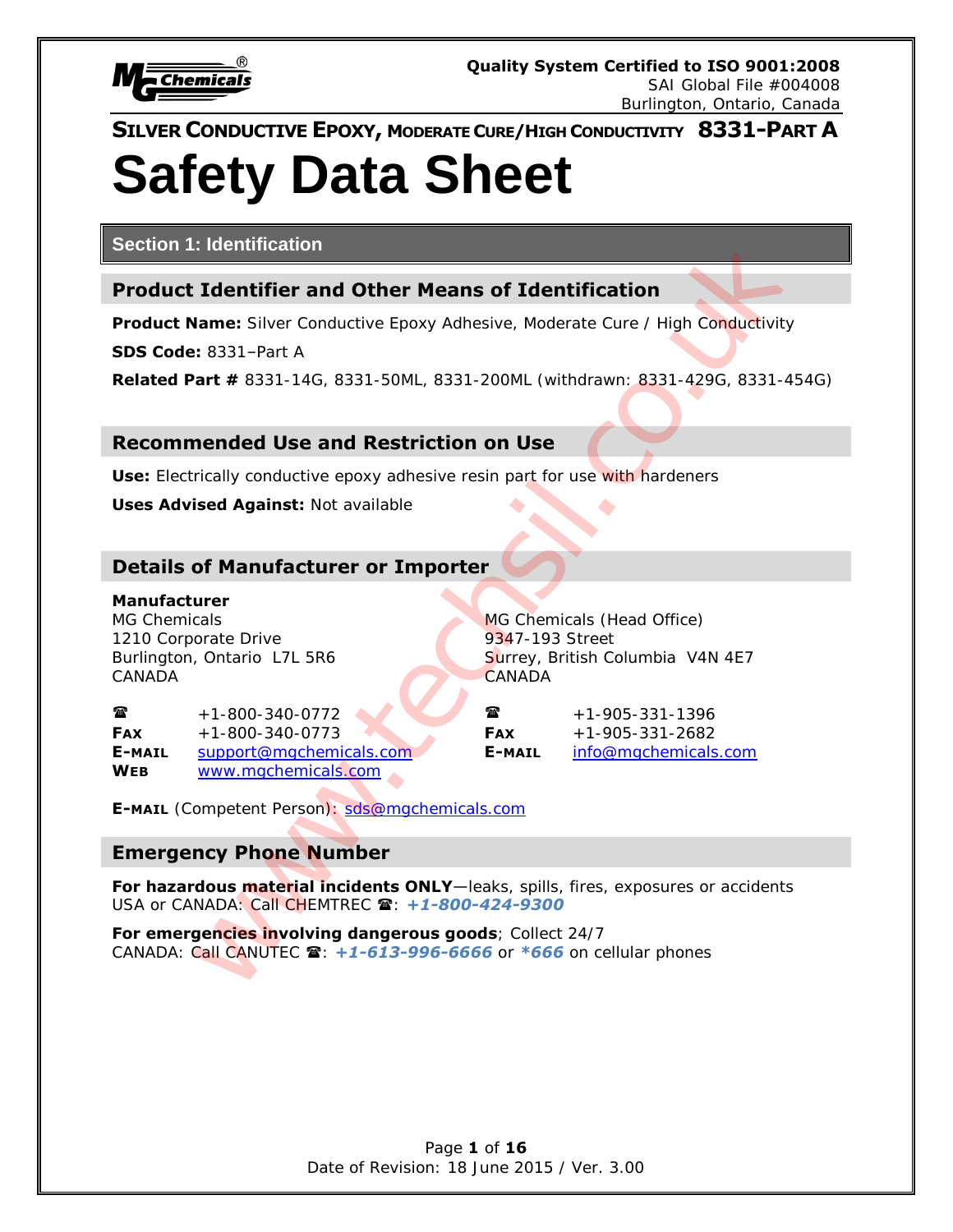

SAI Global File #004008 Burlington, Ontario, Canada

# **SILVER CONDUCTIVE EPOXY, MODERATE CURE/HIGH CONDUCTIVITY 8331-PART A**

# **Section 2: Hazard(s) Identification**

### **Classification of Hazardous Chemical**

#### **GHS Categories**

| <b>Classification of Hazardous Chemical</b>                                                                                                                                                                                                                                                                                                                                                                                                               |                 |                                                   |                   |
|-----------------------------------------------------------------------------------------------------------------------------------------------------------------------------------------------------------------------------------------------------------------------------------------------------------------------------------------------------------------------------------------------------------------------------------------------------------|-----------------|---------------------------------------------------|-------------------|
| <b>GHS Categories</b>                                                                                                                                                                                                                                                                                                                                                                                                                                     |                 |                                                   |                   |
| <b>Criteria</b>                                                                                                                                                                                                                                                                                                                                                                                                                                           | <b>Category</b> | <b>Signal</b><br>Word                             | <b>Pictograms</b> |
| Mutagenicity                                                                                                                                                                                                                                                                                                                                                                                                                                              | $\overline{2}$  | Warning                                           | Health            |
| Sensitization<br>Skin sensitizer                                                                                                                                                                                                                                                                                                                                                                                                                          | 1               | Warning                                           | Exclamation       |
| Environmental Hazard<br>Acute Aqua. Tox.                                                                                                                                                                                                                                                                                                                                                                                                                  | 1               | Warning                                           | Environment       |
| Environmental Hazard<br>Chronic Aqua. Tox.                                                                                                                                                                                                                                                                                                                                                                                                                | 1               | Warning                                           | Environment       |
| conventions. Severity category rankings do not allow comparisons between classes.<br><b>Other Classifications</b><br><b>HMIS® RATING</b><br><b>HEALTH:</b><br>$\ast$<br>$\overline{\mathbf{2}}$<br><b>FLAMMABILITY:</b><br>1<br><b>PHYSICAL HAZARD:</b><br>0<br><b>PERSONAL PROTECTION:</b><br>Approximate HMIS and NFPA Risk Ratings Legend:<br>0 (Low or none); 1 (Slight); 2 (Moderate); 3 (Serious); 4 (Severe)<br>Section continued on the next page |                 | <b>NFPA® 704 CODES</b><br>$\overline{\mathbf{2}}$ | $\boldsymbol{0}$  |
|                                                                                                                                                                                                                                                                                                                                                                                                                                                           |                 |                                                   |                   |

# **Other Classifications**

| <b>HEALTH:</b>              | Ж |  |
|-----------------------------|---|--|
| <b>FLAMMABILITY:</b>        |   |  |
| <b>PHYSICAL HAZARD:</b>     |   |  |
| <b>PERSONAL PROTECTION:</b> |   |  |

#### **HMIS® RATING NFPA® 704 CODES**

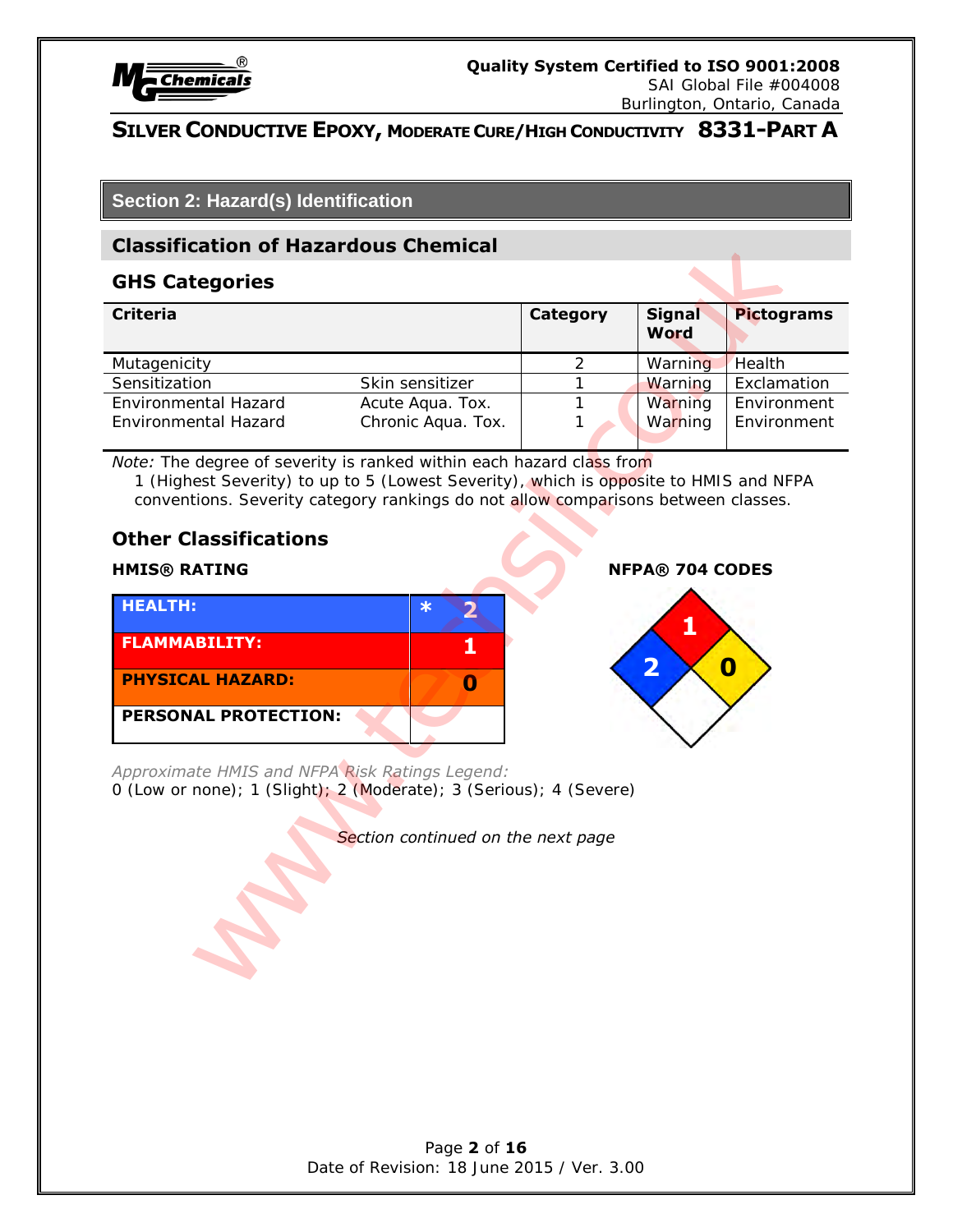

Burlington, Ontario, Canada

# **SILVER CONDUCTIVE EPOXY, MODERATE CURE/HIGH CONDUCTIVITY 8331-PART A**

# **Label Elements**

| <b>Signal Word</b> | <b>WARNING</b>                                                               |
|--------------------|------------------------------------------------------------------------------|
| <b>Pictograms</b>  | <b>Hazard Statements</b>                                                     |
|                    | H317: May cause an allergic skin reaction                                    |
|                    | H341: Suspected of causing genetic defects                                   |
|                    | H410: Very toxic to aquatic life with long lasting effects                   |
| <b>Prevention</b>  | <b>Precautionary Statements</b>                                              |
|                    |                                                                              |
| P102               | Keep out of reach of children.                                               |
| P201               | Obtain special instructions before use.                                      |
| P202               | Do not handle until all safety precautions have been read and<br>understood. |
| P261               | Avoid breathing fumes/vapors.                                                |
| P280               | Wear protective gloves.                                                      |
| P272               | Contaminated work clothing should not be allowed out of the workplace.       |
| P273               | Avoid release to the environment.<br>Section continued on the next page      |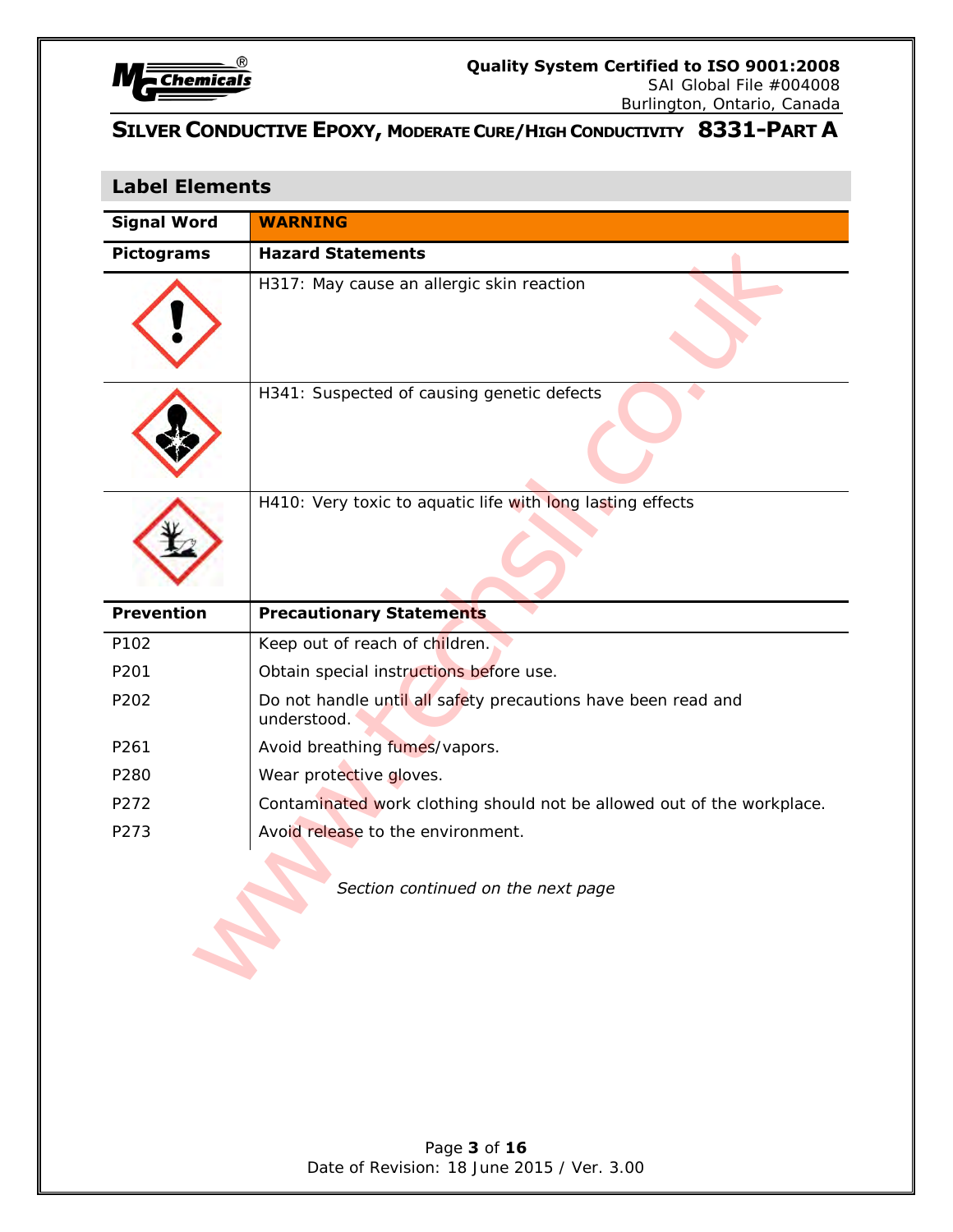

SAI Global File #004008

# Burlington, Ontario, Canada

# **SILVER CONDUCTIVE EPOXY, MODERATE CURE/HIGH CONDUCTIVITY 8331-PART A**

| Continued             |                                                                                                                         |                       |                   |
|-----------------------|-------------------------------------------------------------------------------------------------------------------------|-----------------------|-------------------|
| <b>Response</b>       | <b>Precautionary Statements</b>                                                                                         |                       |                   |
| $P302 + P352$         | IF ON SKIN: Wash with plenty of water.                                                                                  |                       |                   |
| $P333 + P313$         | If skin irritation or rash occurs: Get medical advice/attention.                                                        |                       |                   |
| $P362 + P364$         | Take off contaminated clothing and wash it before reuse.                                                                |                       |                   |
| $P308 + P313$         | For all routes of exposure: If exposed or concerned: Get medical advice.                                                |                       |                   |
| P391                  | Collect spillage.                                                                                                       |                       |                   |
| <b>Storage</b>        | <b>Precautionary Statements</b>                                                                                         |                       |                   |
| P405                  | Store locked up.                                                                                                        |                       |                   |
| <b>Disposal</b>       | <b>Precautionary Statements</b>                                                                                         |                       |                   |
| P501                  | Dispose of contents/container in accordance to<br>local/regional/international regulations.                             |                       |                   |
|                       | <b>Hazards Not Otherwise Classified</b>                                                                                 |                       |                   |
| <b>Other Criteria</b> | <b>Hazard Statements/Precautionary</b><br><b>Statement</b>                                                              | <b>Signal</b><br>Word | <b>Pictograms</b> |
| Defats skin           | Repeated exposure may cause skin dryness<br>or cracking.                                                                | None                  | None              |
| Argyria               | Long term exposure to silver powder or<br>compounds can lead to an irreversible<br>blue-grey discoloration of the skin. | None                  | None              |
|                       | <b>Section 3: Composition/Information on Ingredients</b>                                                                |                       |                   |
| CAS#                  | <b>Chemical Name</b>                                                                                                    |                       | %(weight)         |
| 7440-22-4             | silver                                                                                                                  |                       | 67%               |
| 28768-32-3            | 4,4'-methylenebis[N, N-bis(2, 3-epoxypropyl)aniline]<br>33%                                                             |                       |                   |
|                       |                                                                                                                         |                       |                   |

# **Hazards Not Otherwise Classified**

| <b>Other Criteria</b> | <b>Hazard Statements/Precautionary</b><br><b>Statement</b>                                                              | <b>Signal</b><br>Word | <b>Pictograms</b> |
|-----------------------|-------------------------------------------------------------------------------------------------------------------------|-----------------------|-------------------|
| Defats skin           | Repeated exposure may cause skin dryness<br>or cracking.                                                                | None                  | None              |
| Argyria               | Long term exposure to silver powder or<br>compounds can lead to an irreversible<br>blue-grey discoloration of the skin. | None                  | None              |

| $CAS \#$   | <b>Chemical Name</b>                               | %(weight) |
|------------|----------------------------------------------------|-----------|
| 7440-22-4  | silver                                             | 67%       |
| 28768-32-3 | 4,4'-methylenebis[N,N-bis(2,3-epoxypropyl)aniline] | 33%       |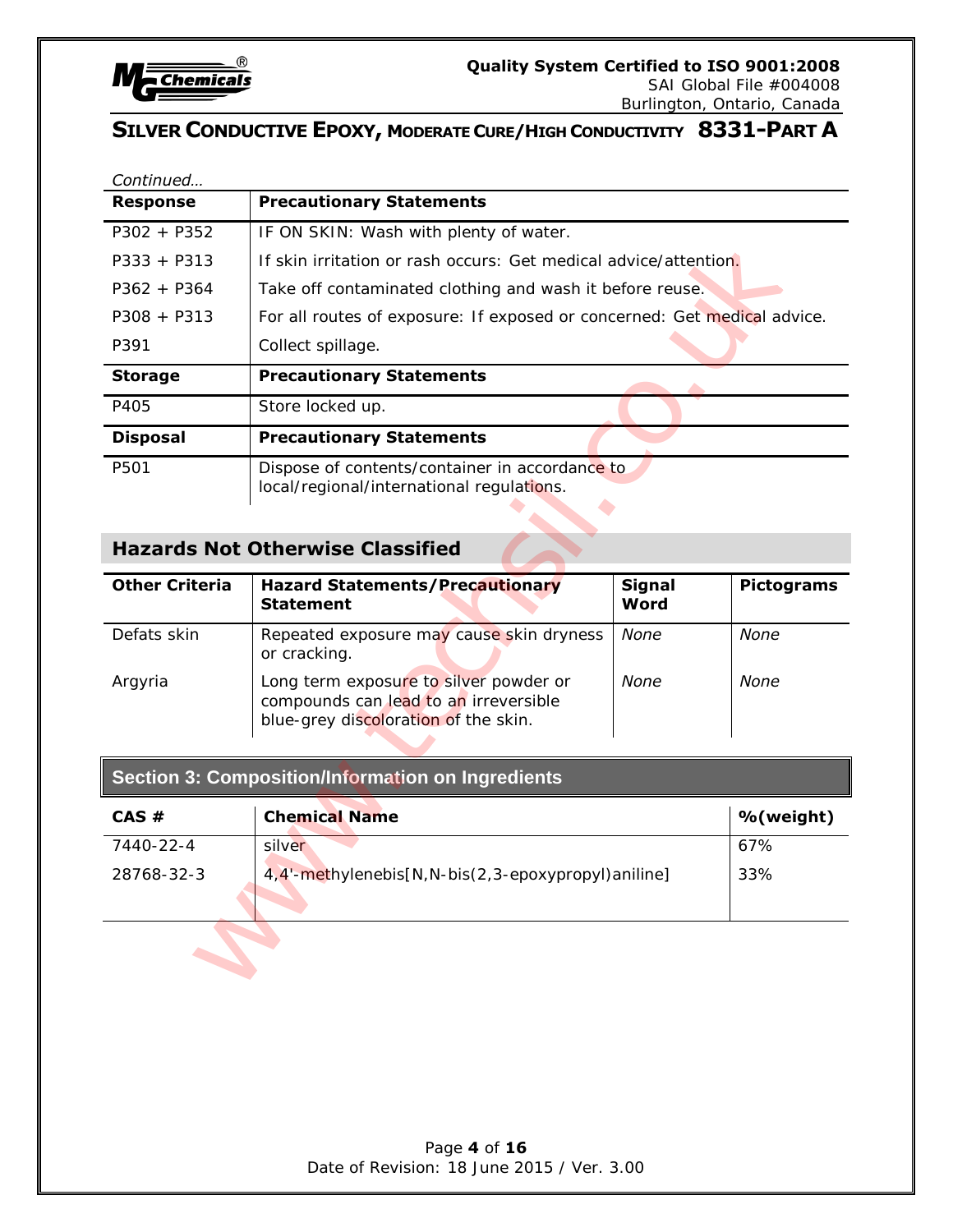

Burlington, Ontario, Canada

# **SILVER CONDUCTIVE EPOXY, MODERATE CURE/HIGH CONDUCTIVITY 8331-PART A**

| <b>Section 4: First-Aid Measures</b> |
|--------------------------------------|
|                                      |

| <b>Exposure Condition</b>                      | GHS Code/Symptoms/Precautionary Statements                                                                                  |
|------------------------------------------------|-----------------------------------------------------------------------------------------------------------------------------|
| IF ON SKIN                                     | P302 + P352, P333 + P313, P362 + P364                                                                                       |
| <b>Immediate or Delayed</b><br><b>Symptoms</b> | redness, mild irritation, dry skin, rash                                                                                    |
| <b>Response</b>                                | Wash with plenty of water.                                                                                                  |
|                                                | If skin irritation or rash occurs: Get medical advice/attention.                                                            |
|                                                | Take off contaminated clothing and wash it before reuse.                                                                    |
| IF IN EYES                                     | P305 + P351 + P338, P337 + P313                                                                                             |
| <b>Immediate Symptoms</b>                      | redness, mild irritation                                                                                                    |
| <b>Response</b>                                | Rinse cautiously with water for at least 15 minutes. Remove<br>contact lenses, if present and easy to do. Continue rinsing. |
|                                                | If eye irritation persists: Get medical advice/attention.                                                                   |
| <b>IF INHALED</b>                              | $P304 + P340, P312, P308 + P313$                                                                                            |
| <b>Immediate Symptoms</b>                      | cough, irritation of the respiratory track                                                                                  |
| <b>Response</b>                                | Remove person to fresh air and keep comfortable for breathing.                                                              |
|                                                | IF exposed or concerned: Get medical advice/attention.                                                                      |
| <b>IF SWALLOWED</b>                            | P301 + P330, P331, P308 + P313                                                                                              |
| <b>Immediate Symptoms</b>                      | <b>Irritation</b>                                                                                                           |
| <b>Response</b>                                | Rinse mouth. Do NOT induce vomiting.                                                                                        |
|                                                | IF exposed or concerned: Get medical advice/attention.                                                                      |
|                                                |                                                                                                                             |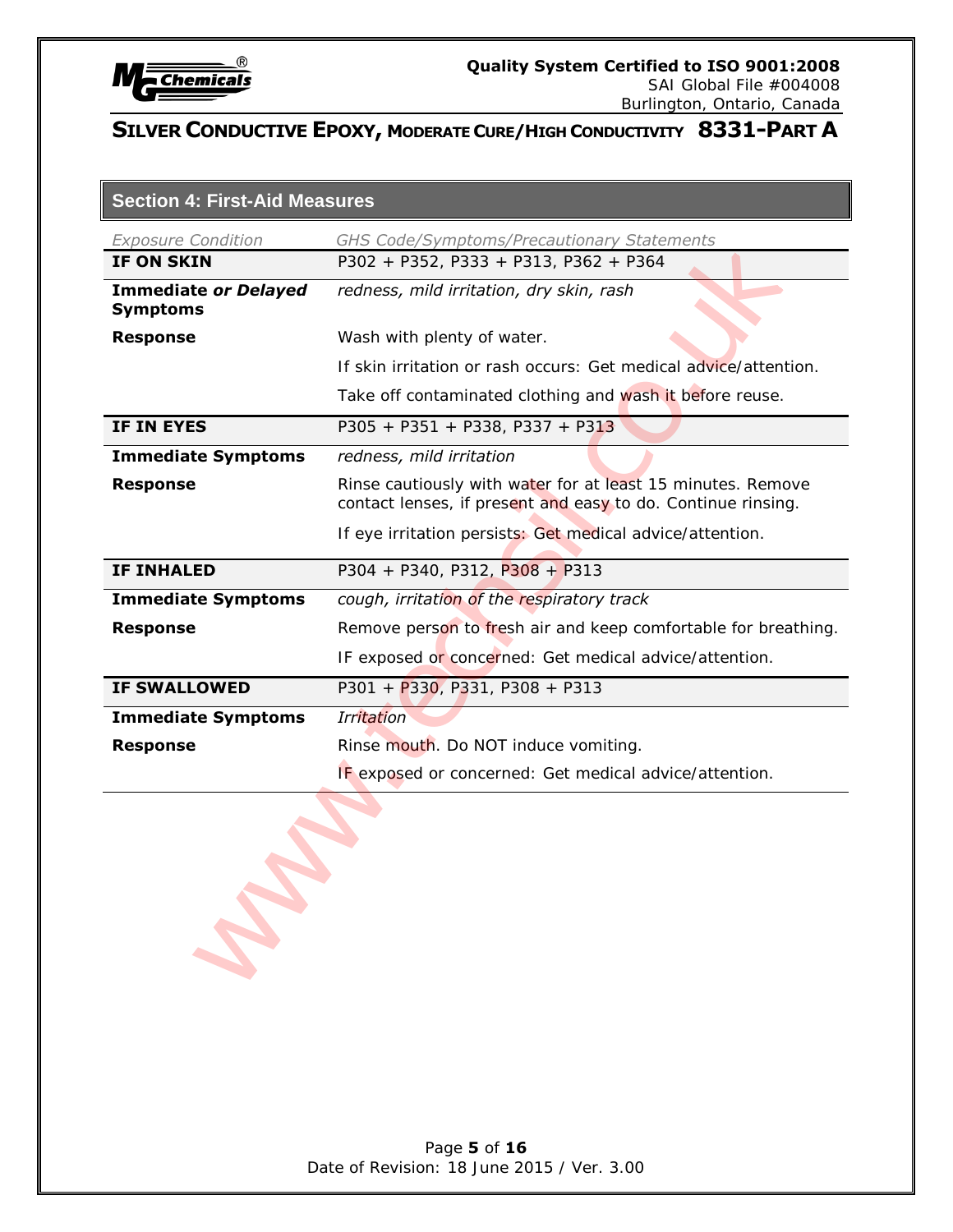

# **Section 5: Fire-Fighting Measures**

| <b>Extinguishing Media</b> | In case of fire: Use dry chemical, carbon dioxide, chemical foam,<br>or water spray to extinguish.                                                                                            |
|----------------------------|-----------------------------------------------------------------------------------------------------------------------------------------------------------------------------------------------|
| <b>Specific Hazards</b>    | Not flammable or combustible, but burns if involved in a fire.<br>Produces irritating smoke of unknown toxicity in fires.                                                                     |
|                            | Inhalation of silver oxide fumes may cause metal fever and<br>irritate the respiratory tract. The flu-like symptoms of metal<br>fever may be delayed, occurring 4 to 12 hours after exposure. |
|                            | Prevent fire-fighting wash from entering waterway or sewer<br>system.                                                                                                                         |
| <b>Combustion Products</b> | Produces carbon oxides $(CO, CO2)$ , and toxic metal fumes.                                                                                                                                   |
| <b>Fire-Fighter</b>        | Wear self-contained breathing apparatus and full fire-fighting<br>turn-out gear.                                                                                                              |

# **Section 6: Accidental Release Measures**

| <b>Extinguishing Media</b>                    | In case of fire: Use dry chemical, carbon dioxide, chemical foam,<br>or water spray to extinguish.                                                                                                                                                                                                                                                             |
|-----------------------------------------------|----------------------------------------------------------------------------------------------------------------------------------------------------------------------------------------------------------------------------------------------------------------------------------------------------------------------------------------------------------------|
| <b>Specific Hazards</b>                       | Not flammable or combustible, but burns if involved in a fire.<br>Produces irritating smoke of unknown toxicity in fires.                                                                                                                                                                                                                                      |
|                                               | Inhalation of silver oxide fumes may cause metal fever and<br>irritate the respiratory tract. The flu-like symptoms of metal<br>fever may be delayed, occurring 4 to 12 hours after exposure.                                                                                                                                                                  |
|                                               | Prevent fire-fighting wash from entering waterway or sewer<br>system.                                                                                                                                                                                                                                                                                          |
| <b>Combustion Products</b>                    | Produces carbon oxides (CO,CO <sub>2</sub> ), and toxic metal fumes.                                                                                                                                                                                                                                                                                           |
| <b>Fire-Fighter</b>                           | Wear self-contained breathing apparatus and full fire-fighting<br>turn-out gear.                                                                                                                                                                                                                                                                               |
|                                               |                                                                                                                                                                                                                                                                                                                                                                |
| <b>Section 6: Accidental Release Measures</b> |                                                                                                                                                                                                                                                                                                                                                                |
| <b>Personal Protection</b>                    | See personal protection recommendations in Section 8.                                                                                                                                                                                                                                                                                                          |
| <b>Precautions for</b><br><b>Response</b>     | Avoid breathing the fumes/mist/vapors. Remove or keep away<br>all sources of extreme heat or open flames.                                                                                                                                                                                                                                                      |
| <b>Environmental</b><br><b>Precautions</b>    | Avoid releasing to the environment. Prevent spill from entering<br>drains and waterways.                                                                                                                                                                                                                                                                       |
| <b>Containment Methods</b>                    | No containment method required-this product is not readily<br>flowable                                                                                                                                                                                                                                                                                         |
| <b>Cleaning Methods</b>                       | Collect liquid in a sealable, chemical-resistant container. Sprinkle<br>inert absorbent compound onto spill, then sweep into the<br>container. Wash residue with a paper towel wetted with alcohol,<br>ethyl lactate, or another suitable organic solvent; and place dirty<br>towels in container. Use soap and water to remove the last<br>traces of residue. |
| <b>Disposal Methods</b>                       | Dispose of spill waste according to Section 13.                                                                                                                                                                                                                                                                                                                |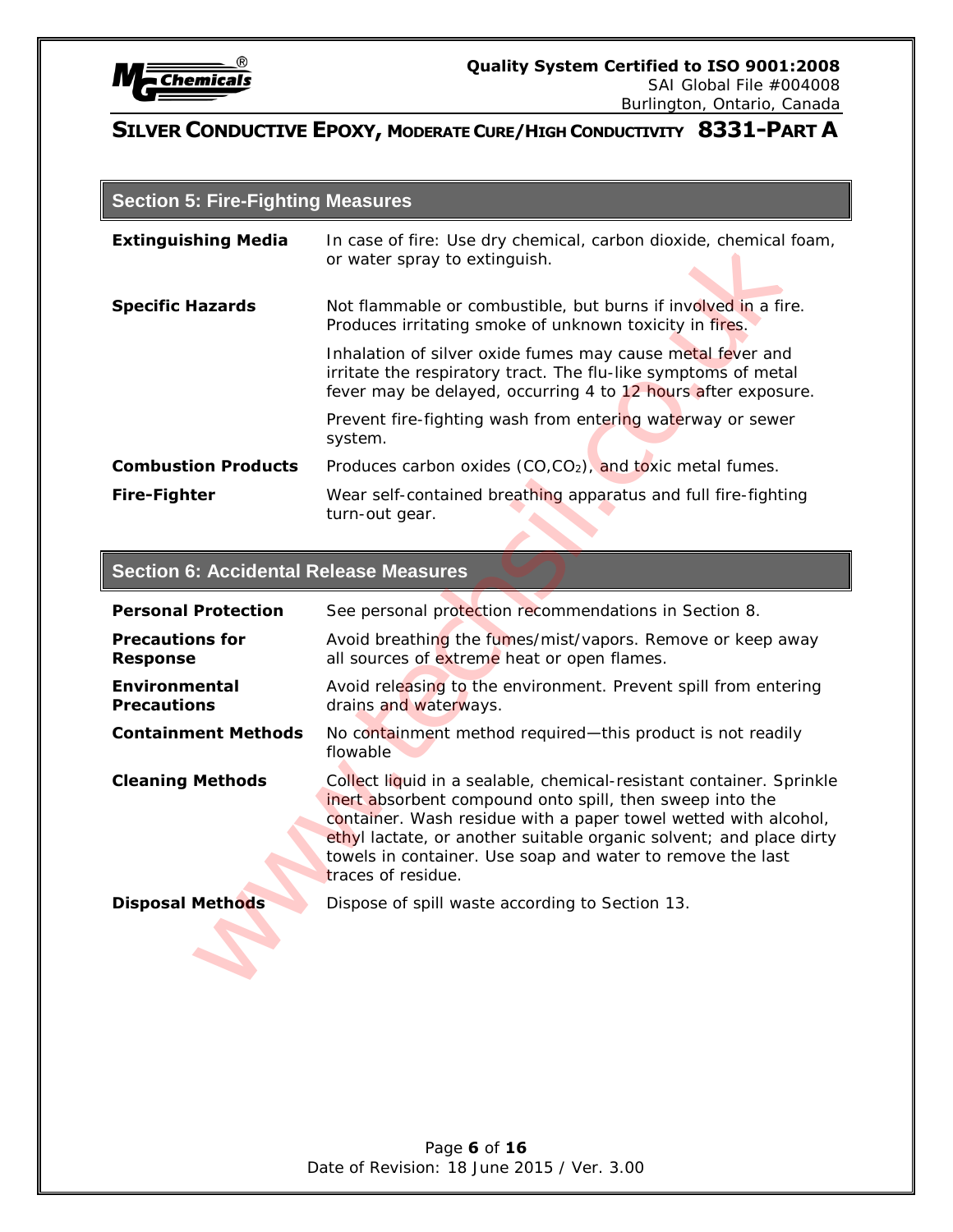

# **Section 7: Handling and Storage**

| <b>Prevention</b>      | Keep out of reach of children.                                                                                       |                                                                                                                                    |                                                                                                                                                                                                                                                                                                                                                                                     |                                                       |  |  |  |
|------------------------|----------------------------------------------------------------------------------------------------------------------|------------------------------------------------------------------------------------------------------------------------------------|-------------------------------------------------------------------------------------------------------------------------------------------------------------------------------------------------------------------------------------------------------------------------------------------------------------------------------------------------------------------------------------|-------------------------------------------------------|--|--|--|
|                        | Obtain special instructions before use. Do not handle until all safety<br>precautions have been read and understood. |                                                                                                                                    |                                                                                                                                                                                                                                                                                                                                                                                     |                                                       |  |  |  |
|                        |                                                                                                                      | Take off contaminated clothing and wash it before reuse. Contaminated<br>work clothing should not be allowed out of the workplace. |                                                                                                                                                                                                                                                                                                                                                                                     |                                                       |  |  |  |
|                        |                                                                                                                      |                                                                                                                                    | Avoid breathing fumes/mist/vapors or contact with skin or eyes.                                                                                                                                                                                                                                                                                                                     |                                                       |  |  |  |
|                        |                                                                                                                      | Do not eat, drink, or smoke when using this product.                                                                               |                                                                                                                                                                                                                                                                                                                                                                                     |                                                       |  |  |  |
|                        |                                                                                                                      | Avoid release to the environment.                                                                                                  |                                                                                                                                                                                                                                                                                                                                                                                     |                                                       |  |  |  |
| <b>Handling</b>        |                                                                                                                      | Wear protective gloves/clothing/eye protection.                                                                                    |                                                                                                                                                                                                                                                                                                                                                                                     |                                                       |  |  |  |
|                        |                                                                                                                      | Wash hands thoroughly after handling.                                                                                              |                                                                                                                                                                                                                                                                                                                                                                                     |                                                       |  |  |  |
|                        | Collect spillage.                                                                                                    |                                                                                                                                    |                                                                                                                                                                                                                                                                                                                                                                                     |                                                       |  |  |  |
| <b>Storage</b>         |                                                                                                                      | Keep container tightly closed.                                                                                                     |                                                                                                                                                                                                                                                                                                                                                                                     |                                                       |  |  |  |
|                        | Store locked up.                                                                                                     |                                                                                                                                    |                                                                                                                                                                                                                                                                                                                                                                                     |                                                       |  |  |  |
|                        |                                                                                                                      |                                                                                                                                    |                                                                                                                                                                                                                                                                                                                                                                                     |                                                       |  |  |  |
|                        |                                                                                                                      |                                                                                                                                    |                                                                                                                                                                                                                                                                                                                                                                                     |                                                       |  |  |  |
|                        |                                                                                                                      |                                                                                                                                    |                                                                                                                                                                                                                                                                                                                                                                                     |                                                       |  |  |  |
|                        |                                                                                                                      | <b>Section 8: Exposure Controls/Personal Protection</b>                                                                            |                                                                                                                                                                                                                                                                                                                                                                                     |                                                       |  |  |  |
|                        |                                                                                                                      | <b>Substances with Occupational Exposure Limit Values</b>                                                                          |                                                                                                                                                                                                                                                                                                                                                                                     |                                                       |  |  |  |
| <b>Chemical Name</b>   |                                                                                                                      | Country                                                                                                                            | <b>Long Term</b><br><b>Exposure Limits</b><br>(PEL)                                                                                                                                                                                                                                                                                                                                 | <b>Short Term</b><br><b>Exposure Limits</b><br>(STEL) |  |  |  |
| silver                 |                                                                                                                      | <b>ACGIH</b>                                                                                                                       | $0.1 \text{ mg/m}^3$                                                                                                                                                                                                                                                                                                                                                                | Not established                                       |  |  |  |
| (metal dust, mist)     |                                                                                                                      | <b>U.S.A. OSHA PEL</b>                                                                                                             | $0.01$ mg/m <sup>3</sup>                                                                                                                                                                                                                                                                                                                                                            | Not established                                       |  |  |  |
| (metal)                |                                                                                                                      | Canada AB                                                                                                                          | 0.1 mg/ $m^3$                                                                                                                                                                                                                                                                                                                                                                       | Not established                                       |  |  |  |
| (Ag and its compounds) |                                                                                                                      | Canada BC<br>Canada ON                                                                                                             | $0.01$ mg/m <sup>3</sup><br>0.1 mg/ $m3$                                                                                                                                                                                                                                                                                                                                            | 0.03 mg/m <sup>3</sup><br>Not established             |  |  |  |
| (metal, dust, fumes)   |                                                                                                                      | Canada QC                                                                                                                          | $3 \text{ mg/m}^3$                                                                                                                                                                                                                                                                                                                                                                  | Not established                                       |  |  |  |
|                        |                                                                                                                      |                                                                                                                                    | Note: The ACGIH <sup>1</sup> , OSHA, and Canadian provinces exposure limits were consulted. Limits<br>from by RTECS database <sup>2</sup> of the Canadian Centre for Occupational Health and Safety<br>(CCOHS) a data from suppliers' SDS were also consulted. Short term exposure limits<br>(STEL) are usually for 15 min and long term permissible exposure limits (PEL) for 8 h. |                                                       |  |  |  |

# **Section 8: Exposure Controls/Personal Protection**

# **Substances with Occupational Exposure Limit Values**

| <b>Chemical Name</b>   | Country                | <b>Long Term</b><br><b>Exposure Limits</b><br>(PEL) | <b>Short Term</b><br><b>Exposure Limits</b><br>(STEL) |
|------------------------|------------------------|-----------------------------------------------------|-------------------------------------------------------|
| silver                 | ACGIH                  | 0.1 mg/m <sup>3</sup>                               | Not established                                       |
| (metal dust, mist)     | <b>U.S.A. OSHA PEL</b> | $0.01 \text{ mg/m}^3$                               | Not established                                       |
| (metal)                | Canada AB              | 0.1 mg/ $m^3$                                       | Not established                                       |
| (Ag and its compounds) | Canada BC              | $0.01 \text{ mg/m}^3$                               | 0.03 mg/m <sup>3</sup>                                |
| (metal, dust, fumes)   | Canada ON              | 0.1 mg/m <sup>3</sup>                               | Not established                                       |
|                        | Canada QC              | $3 \text{ mg/m}^3$                                  | Not established                                       |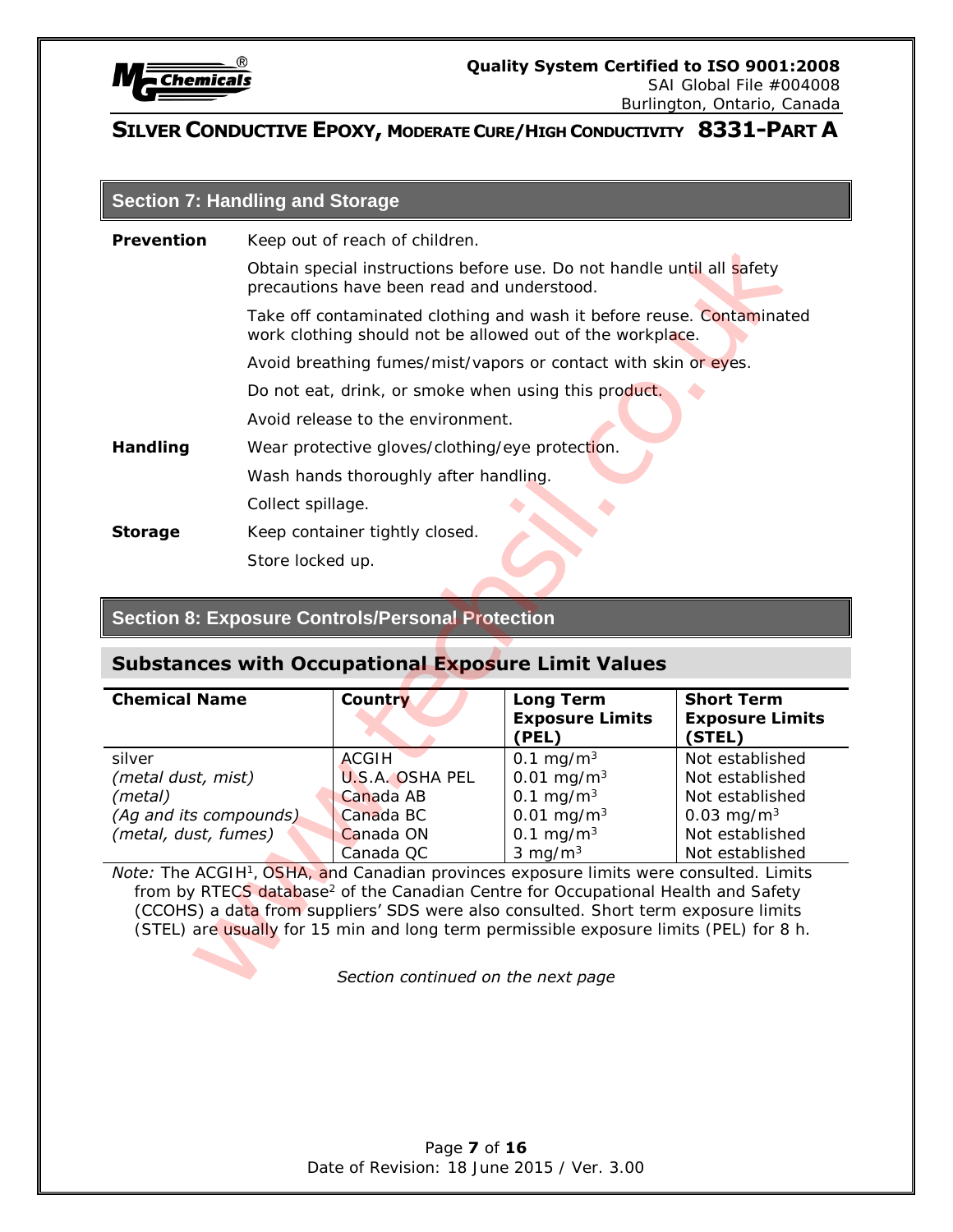

Burlington, Ontario, Canada

# **SILVER CONDUCTIVE EPOXY, MODERATE CURE/HIGH CONDUCTIVITY 8331-PART A**

#### **Engineering Controls**

**Ventilation** Keep airborne concentrations below the occupational exposure limits (OEL).

#### **Personal Protective Equipment**

|                                       | limits (OEL).                                                                                                                                                                                                                                                |
|---------------------------------------|--------------------------------------------------------------------------------------------------------------------------------------------------------------------------------------------------------------------------------------------------------------|
|                                       | Because the silver flakes are inextricably bound to the adhesive<br>mixture; therefore they are not available as airborne hazards<br>under normal use. Ensure adequate ventilation if the product is<br>mechanically misted or aerosolized.                  |
| <b>Personal Protective Equipment</b>  |                                                                                                                                                                                                                                                              |
| <b>Eye protection</b>                 | Wear appropriate protective eyeglasses or chemical safety<br>goggles.                                                                                                                                                                                        |
|                                       | Recommendation: Ensure that glasses have side shields for<br>lateral protection.                                                                                                                                                                             |
| <b>Skin Protection</b>                | For likely contacts, use of protective butyl rubber, latex,<br>neoprene, or other chemically resistant gloves.                                                                                                                                               |
|                                       | For incidental contacts, use chemically resistant gloves.                                                                                                                                                                                                    |
| <b>Respiratory Protection</b>         | For over-exposures up to 10 x OEL of dust/mist/fumes, wear<br>respirator such as a half-mask respirator with organic vapor<br>cartridges and particulate filer.                                                                                              |
|                                       | Above 10 x OEL, use a positive-pressure, air-supplied respirator<br>or a self-contained breathing apparatus.                                                                                                                                                 |
|                                       | If the product is heated or the worker has a known allergic<br>reaction, consider using a full mask with organic vapor cartridge<br>or with an independent air supply.                                                                                       |
|                                       | <b>RECOMMENDATION:</b> Consult your local safety supply store to<br>ensure your respirator has filter cartridges appropriate for the<br>ingredients listed in section 3 of this SDS, and that the<br>respirator is fitted to the employee by a professional. |
| <b>General Hygiene Considerations</b> |                                                                                                                                                                                                                                                              |
|                                       | Wash hands thoroughly with water and soap after handling.                                                                                                                                                                                                    |
|                                       |                                                                                                                                                                                                                                                              |

# **General Hygiene Considerations**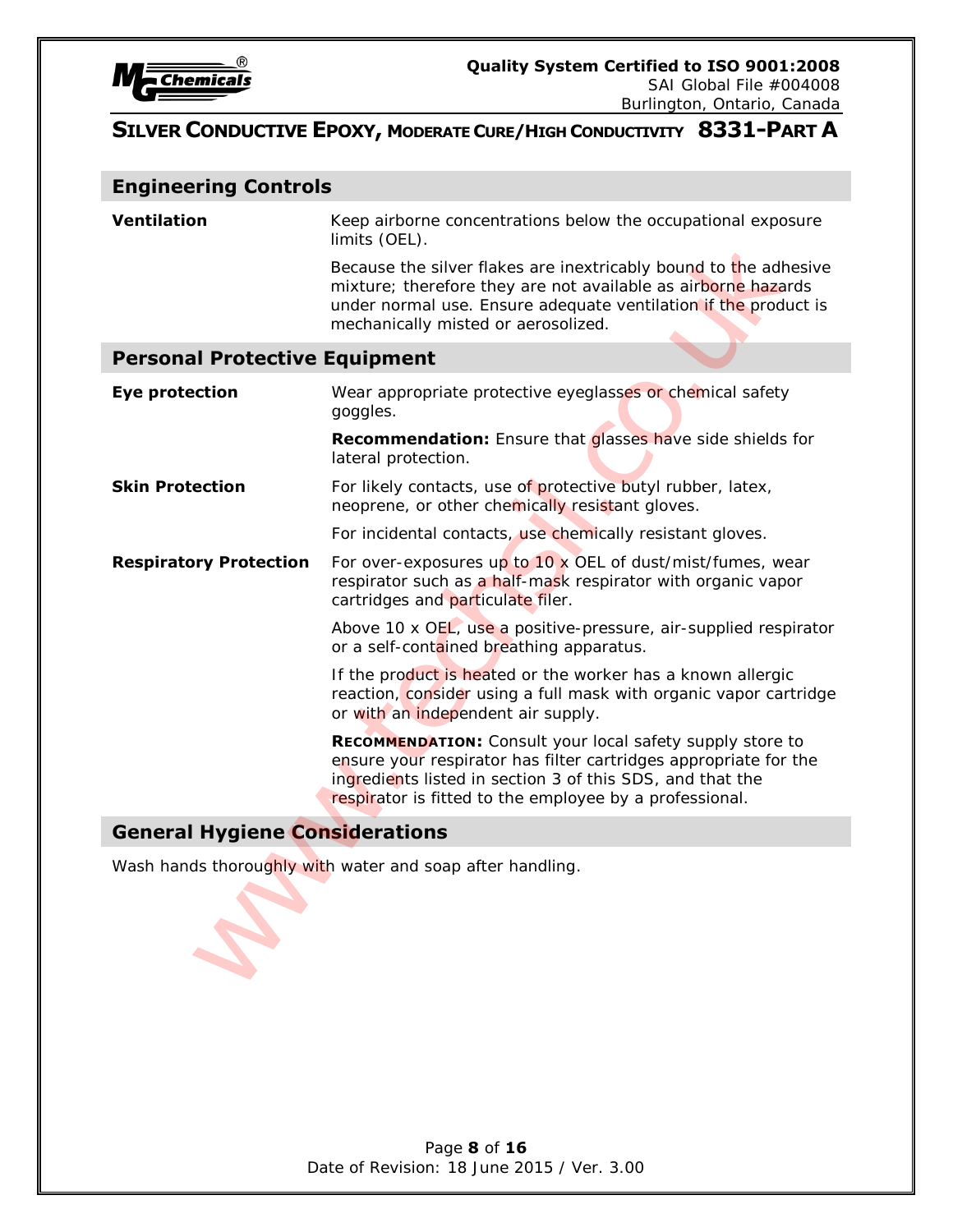

|  |  | <b>Section 9: Physical and Chemical Properties</b> |  |
|--|--|----------------------------------------------------|--|
|--|--|----------------------------------------------------|--|

| <b>Physical State</b>                       | Solid, paste                                                                                                                         | <b>Lower Flammability</b><br>Limit                                               | <b>Not</b><br>available    |  |  |
|---------------------------------------------|--------------------------------------------------------------------------------------------------------------------------------------|----------------------------------------------------------------------------------|----------------------------|--|--|
| <b>Appearance</b>                           | Silver grey                                                                                                                          | <b>Upper Flammability</b><br>Limit                                               | <b>Not</b><br>available    |  |  |
| <b>Odor</b>                                 | Slight                                                                                                                               | <b>Vapor Pressure</b><br>@20 °C                                                  | <b>Not</b><br>available    |  |  |
| <b>Odor Threshold</b>                       | <b>Not</b><br>available                                                                                                              | <b>Vapor Density</b>                                                             | <b>Not</b><br>available    |  |  |
| рH                                          | Not<br>available                                                                                                                     | <b>Specific Gravity</b><br>@25 °C                                                | 2.5                        |  |  |
| <b>Freezing/Melting</b><br><b>Point</b>     | Not.<br>available                                                                                                                    | Solubility in<br>Water                                                           | Insoluble                  |  |  |
| <b>Boiling Point</b>                        | Not<br>available                                                                                                                     | <b>Partition</b><br><b>Coefficient</b>                                           | Not<br>available           |  |  |
| Flash Point <sup>a)</sup>                   | $>150^{\circ}$ C<br>[>302 °F]                                                                                                        | Auto-ignition<br><b>Temperature</b>                                              | Not.<br>available          |  |  |
| <b>Evaporation</b><br>Rate                  | Not<br>available                                                                                                                     | <b>Decomposition</b><br><b>Temperature</b>                                       | Not<br>available           |  |  |
| <b>Flammability</b><br>(solid, gas)         | <b>Not</b><br>available                                                                                                              | <b>Viscosity</b><br>@40 °C                                                       | $>20.5$ mm <sup>2</sup> /s |  |  |
| a)                                          | oxiranylmethyl) aniline] resin component.                                                                                            | The closed cup flash point values are based on the 4,4'-methylenebis [N,N-bis(2- |                            |  |  |
| <b>Section 10: Stability and Reactivity</b> |                                                                                                                                      |                                                                                  |                            |  |  |
| <b>Reactivity</b>                           | Reacts exothermically with amines.                                                                                                   |                                                                                  |                            |  |  |
| <b>Chemical Stability</b>                   | Chemically stable at normal temperatures and pressures                                                                               |                                                                                  |                            |  |  |
| <b>Conditions to</b><br><b>Avoid</b>        | Avoid ignition sources, open flames, and incompatible substances. Do<br>not use in a way that forms mist or aerosolizes the product. |                                                                                  |                            |  |  |
| <b>Incompatibilities</b>                    | Avoid strong oxidizing agents, strong acids, strong bases, ammonia,<br>peroxides, perchlorates, phosphorus, selenium, and sulfur.    |                                                                                  |                            |  |  |
| <b>Polymerization</b>                       | Will not occur                                                                                                                       |                                                                                  |                            |  |  |
| <b>Decomposition</b>                        | Will not decompose under normal conditions. For thermal                                                                              |                                                                                  |                            |  |  |

# **Section 10: Stability and Reactivity**

| <b>Reactivity</b>                    | Reacts exothermically with amines.                                                                                                   |
|--------------------------------------|--------------------------------------------------------------------------------------------------------------------------------------|
| <b>Chemical Stability</b>            | Chemically stable at normal temperatures and pressures                                                                               |
| <b>Conditions to</b><br><b>Avoid</b> | Avoid ignition sources, open flames, and incompatible substances. Do<br>not use in a way that forms mist or aerosolizes the product. |
| <b>Incompatibilities</b>             | Avoid strong oxidizing agents, strong acids, strong bases, ammonia,<br>peroxides, perchlorates, phosphorus, selenium, and sulfur.    |
| <b>Polymerization</b>                | Will not occur                                                                                                                       |
| <b>Decomposition</b>                 | Will not decompose under normal conditions. For thermal<br>decomposition, see combustion products in Section 5.                      |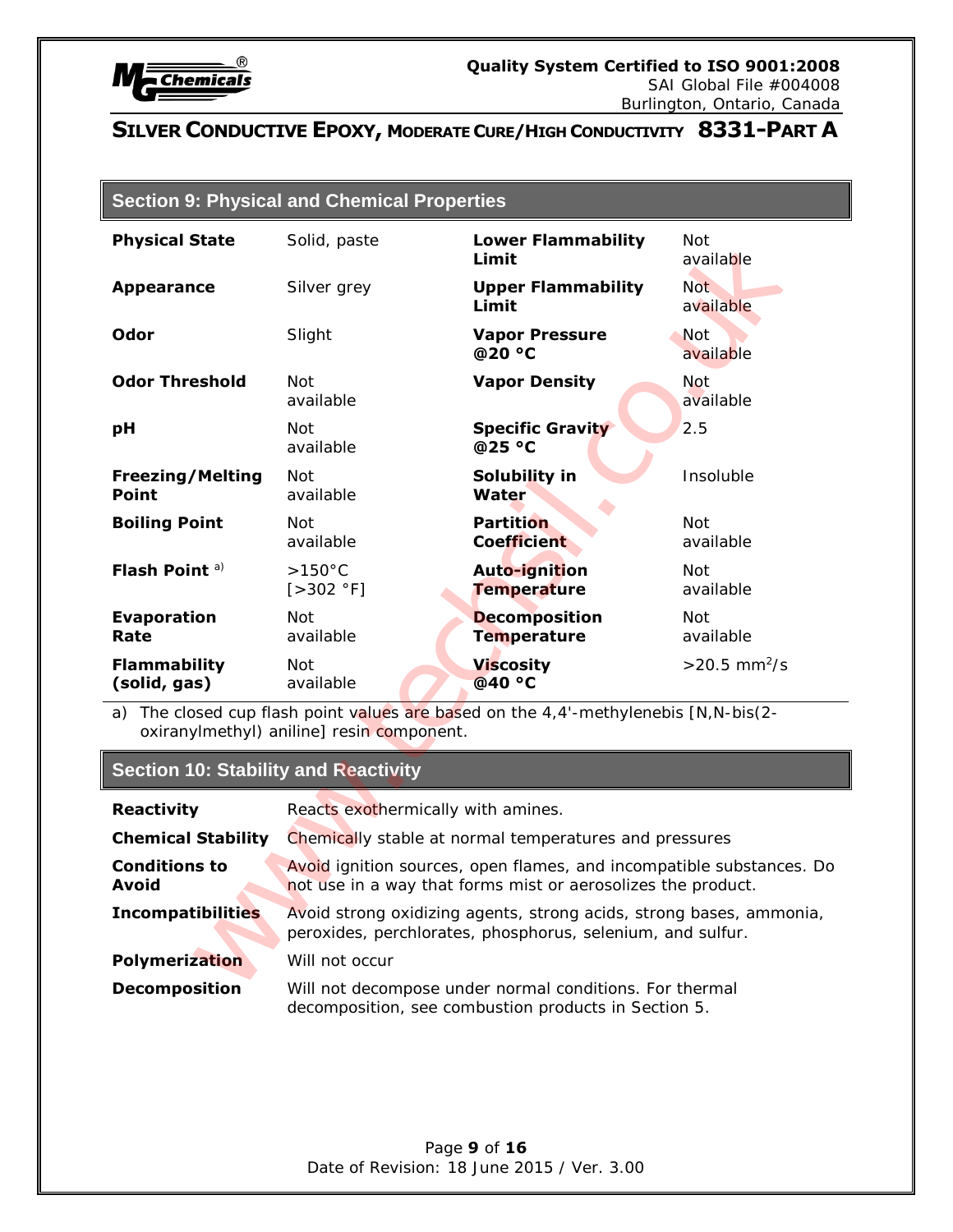

# **Section 11: Toxicological Information**

#### **Routes of Exposure**

#### **Symptoms Summary**

|                                                            | <b>Routes of Exposure</b>  |                                                        |                                                                          |                                            |
|------------------------------------------------------------|----------------------------|--------------------------------------------------------|--------------------------------------------------------------------------|--------------------------------------------|
|                                                            |                            | Skin contact, Inhalation, Ingestion, and Eye contact   |                                                                          |                                            |
| <b>Symptoms Summary</b>                                    |                            |                                                        |                                                                          |                                            |
| <b>Eyes</b><br>May cause redness and mild irritation.      |                            |                                                        |                                                                          |                                            |
| <b>Skin</b>                                                | dermatitis.                |                                                        | May cause skin redness, mild irritation, dry skin, or allergic contact   |                                            |
| <b>Inhalation</b>                                          |                            |                                                        | May cause cough, respiratory irritation, sore throat, or asthma.         |                                            |
| <b>Ingestion</b>                                           |                            | It may cause irritation (see inhalation symptoms).     |                                                                          |                                            |
| <b>Chronic</b>                                             |                            |                                                        | Prolonged and repeated exposure may lead to skin sensitization.          |                                            |
|                                                            |                            | irreversible blue-grey discoloration of the skin.      | Prolonged and repeated ingestion or inhalation of silver may yield to an |                                            |
|                                                            | Possible mutagenic effect. |                                                        |                                                                          |                                            |
|                                                            |                            | <b>Acute Toxicity (Lethal Exposure Concentrations)</b> |                                                                          |                                            |
|                                                            |                            |                                                        |                                                                          |                                            |
| <b>Chemical Name</b>                                       |                            | <b>LD50</b><br>oral                                    | <b>LD50</b><br>dermal                                                    | <b>LC50</b><br>inhalation                  |
| silver                                                     |                            | $>5$ g/kg<br>Guinea Pig                                | ≥2 000 mg/kg<br>Rabbit                                                   | 5.16 mg/L<br>Rat 4 h (dust)                |
| 4,4'-methylenebis [N, N-bis(2-<br>oxiranylmethyl) aniline] |                            | $\geq$ 5 000 mg/kg<br>Rat                              | $\geq$ 3 000 mg/kg<br>Rabbit                                             | 24 000 mg/m <sup>3</sup><br>Rat ≥4 h (vapo |

# **Acute Toxicity (Lethal Exposure Concentrations)**

| <b>Chemical Name</b>           | <b>LD50</b>        | <b>LD50</b>        | <b>LC50</b>              |
|--------------------------------|--------------------|--------------------|--------------------------|
|                                | oral               | dermal             | inhalation               |
| silver                         | $>5$ g/kg          | $\geq$ 2000 mg/kg  | $5.16$ mg/L              |
|                                | Guinea Pig         | Rabbit             | Rat 4 h (dust)           |
| 4,4'-methylenebis [N, N-bis(2- | $\geq$ 5 000 mg/kg | $\geq$ 3 000 mg/kg | 24 000 mg/m <sup>3</sup> |
| oxiranylmethyl) aniline]       | Rat                | Rabbit             | Rat $\geq 4$ h (vapor)   |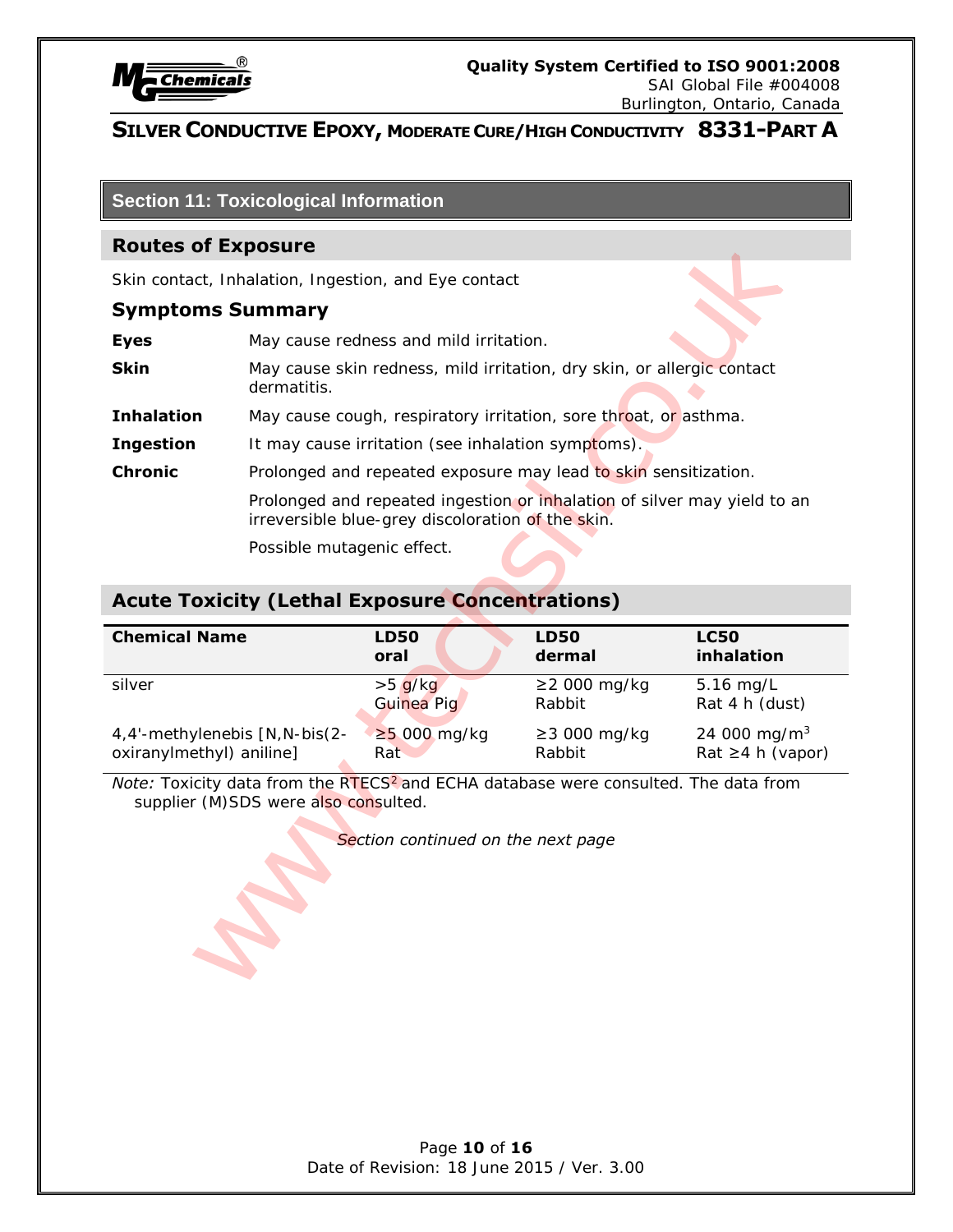

#### **Other Toxicological Effects**

|             | Skin corrosion/irritat |  |
|-------------|------------------------|--|
| Sarious ave |                        |  |

**Serious eye damage/irritation**

**Sensitization** (allergic reactions)

**Carcinogenicity** (risk of cancer)

**Mutagenicity**  (risk of heritable genetic effects)

#### **Reproductive Toxicity**

(risk to sex functions)

**Teratogenicity** (risk of fetus malformation)

**STOT-repeated exposure** Based on available data,

**Skin corrosion/irritation** Mild skin irritant.

Causes mild eye irritation. Contains mechanically abrasive particles.

The epoxy resin components (CAS# 28768-32-3) may cause skin sensitization in humans.

None of the ingredients are classified or listed as a carcinogen by IARC, ACGIH, CA Prop 65, or NTP.

In vitro and in vivo studies for 4,4'-methylenebis [N,Nbis(2-oxiranylmethyl) aniline] show positive results for mutagenicity. **year** middle elementation. Contains mechanically<br> **Erritation** clauses middle elementation. Contains mechanically<br>
distribution in turnings.<br>
and the energy resin components (CAS# 28768-32-3) m<br>
energy cases with semiliza

Based on available data, the classification criteria are not met.

Based on available data, the classification criteria are not met.

**STOT-single exposure** Based on available data, the classification criteria are not met.

the classification criteria are not met.

**Aspiration hazard Based on available data, the classification criteria are not** met. The mixture does not contains Class 1 aspiration toxicant and its viscosity is  $>$  20.5 mm<sup>2</sup>/s at 40 °C.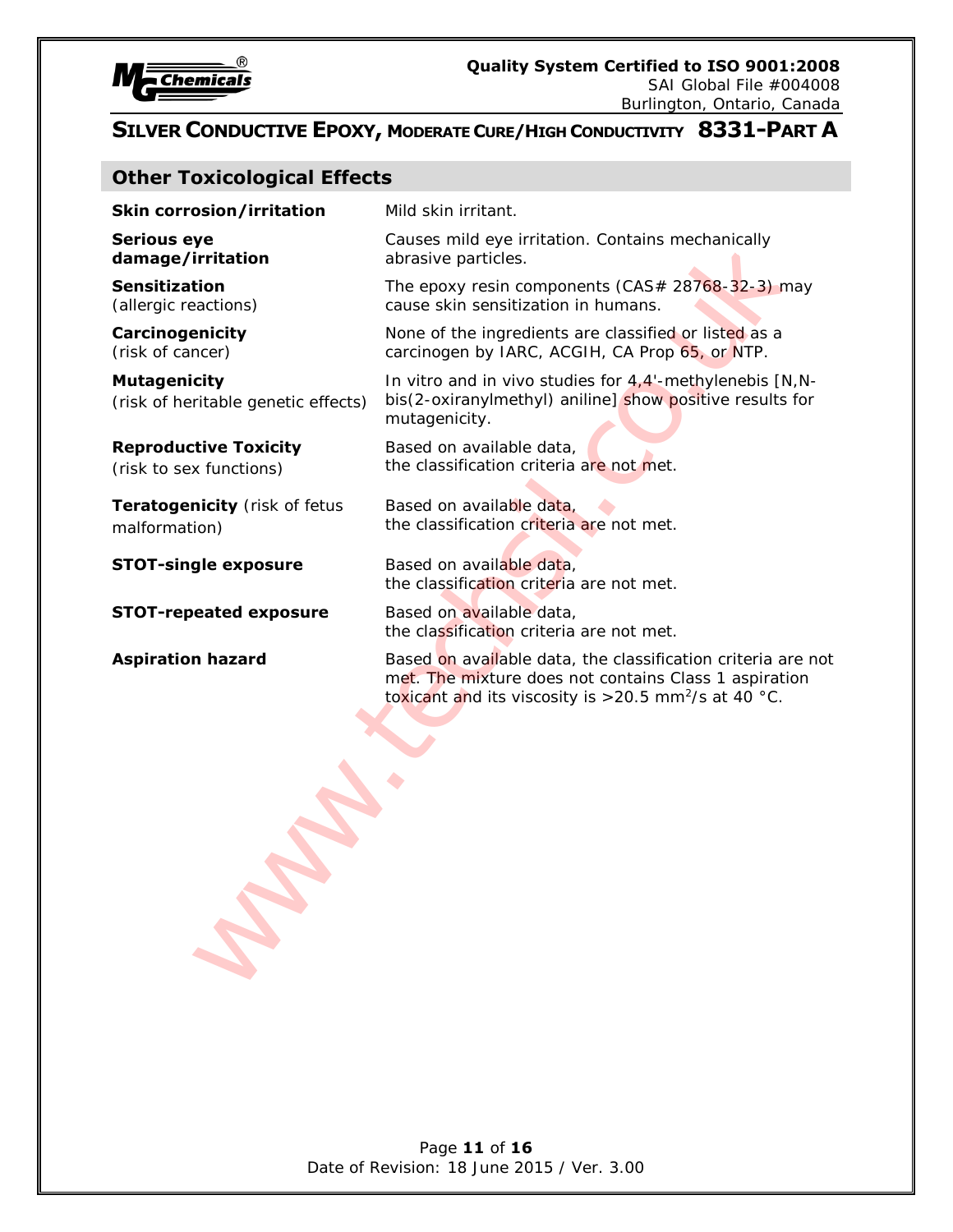

#### **Section 12: Ecological Information**

Ecological classifications are based on the IMDG/GHS criteria in conjunction with ecotoxicological data from our suppliers, the European Chemical Agency database (http://echa.europa.eu), and other reliable sources.

Contains silver particles of less than a 1 mm but more than 100 nm (larger than nanoparticles), which release ionic silver levels that is very toxic to the environment. While massive silver is insoluble in water, its powders is considered sufficiently soluble to give rise to an ecological hazard by EU regulators. The classification that follows takes into account to chronic aqueous toxicity of category 1 ( $M = 10$  for silver) of the EU. relations are based on the IMIGN-3 criteria in conjunction with<br>eigend data from our suppliers, the European Chemical Agency dialatiges<br>in europa en), and other reliable sources.<br>However similar terms are the most more tha

In Europe, similar epoxy resin with CAS# 28768-32-3 is generally classified as chronic category 2 marine pollutant due to LC50 96 h of >1 mg/L but  $\leq 10$  mg/L.

# **Acute Ecotoxicity**

Category 1 Very toxic to aquatic life

# **Chronic Ecotoxicity**

Category 1

Very toxic to aquatic life with long lasting effects

Avoid release to the environment. Collect spillage.

#### **Biodegradability**

Not readily biodegradable

#### **Bioaccumulation**

Not available

# **Other Effects**

Not available

#### **Section 13: Disposal Information**

Dispose of contents in accordance with all local, regional, national, and international regulations.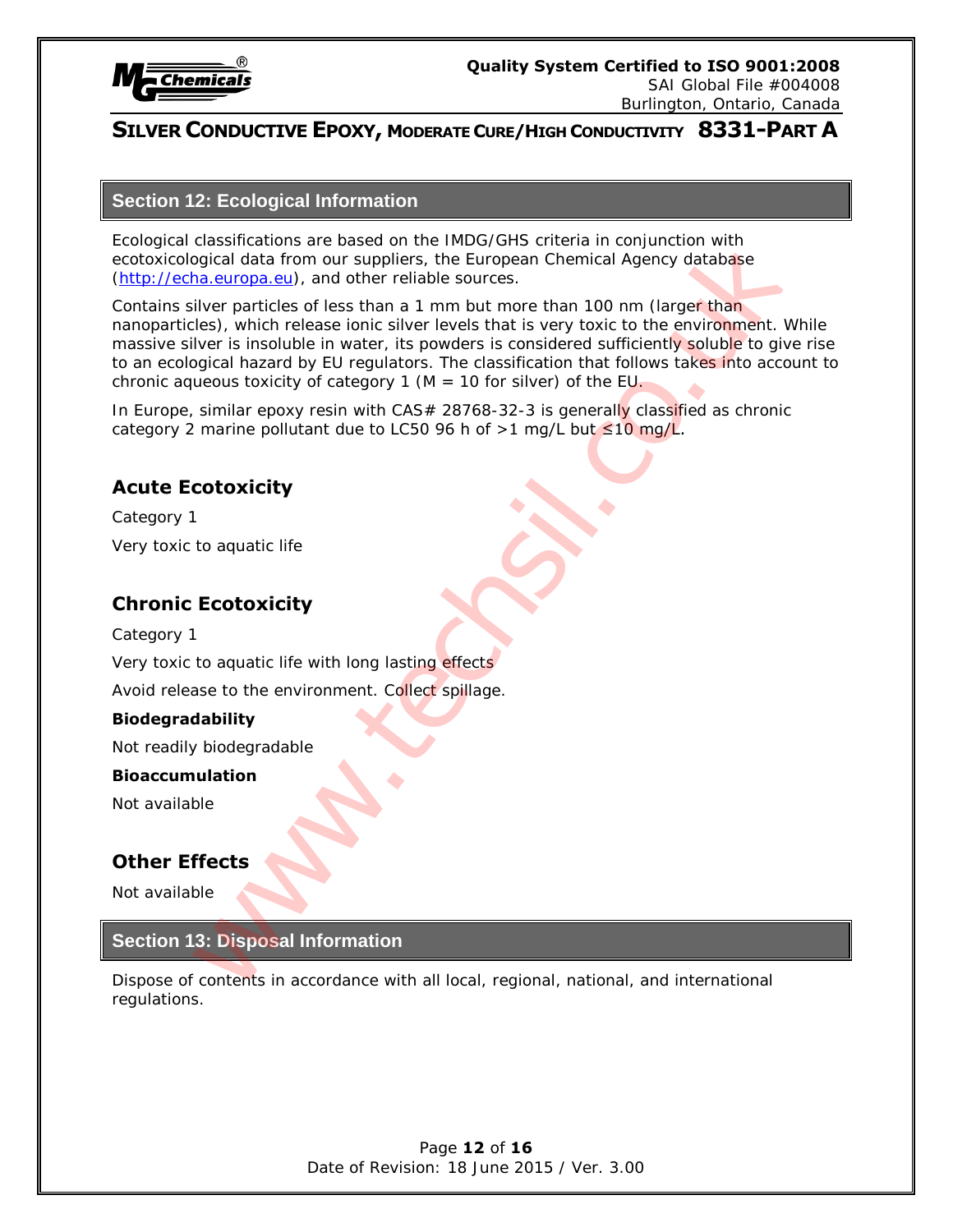

SAI Global File #004008 Burlington, Ontario, Canada

# **SILVER CONDUCTIVE EPOXY, MODERATE CURE/HIGH CONDUCTIVITY 8331-PART A**

#### **Section 14: Transport Information**

#### **Ground**

**Refer to TDG regulations** (Canadian Transportation of Dangerous Goods regulations); **USA DOT 49 CFR** (Parts 100 to 185) **Regulations.**



Sizes 5 kg and under Sizes greater than 5 kg **Limited Quantity 100 | UN number: UN3077 Shipping Name:** ENVIRONMENTALLY HAZARDOUS SUBSTANCE, SOLID, N.O.S. (silver particles  $<$  1 mm; 4,4'-methylenebis [N,N-bis(2-oxiranylmethyl) aniline]) **Class:** 9 **Packing Group**: III **Marine Pollutant:** Yes

Flash Point ≥150 °C [≥302 °F]

#### **Air**

**Refer to ICAO-IATA Dangerous Goods Regulations.** Sizes 30 g and under Sizes greater than 30 g up to 30 kg **Excepted Quantity Limited Quantity** Document as class **E1 UN number**: UN3077 **Shipping Name:** ENVIRONMENTALLY HAZARDOUS SUBSTANCE, SOLID, N.O.S.  $\sin$  (silver particles <1 mm; 4,4'-methylenebis [N,N-bis(2-oxiranylmethyl) aniline]) **Class:** 9 **Packing Group**: III **Marine Pollutant:** Yes Flash Point ≥150 °C [≥302 °F] Class 9 Shipper name **FIG regulations** (Canadian Transportation of Dangerous Goods regulations)<br> **49 CFR** (Parts 100 to 185) **Regulations.**<br>
Sizes greater than 5 kg<br>
vantity<br>
With number: UN3077<br> **Shipping Name:** ENVIROMMENTALLY<br>
(SINF partic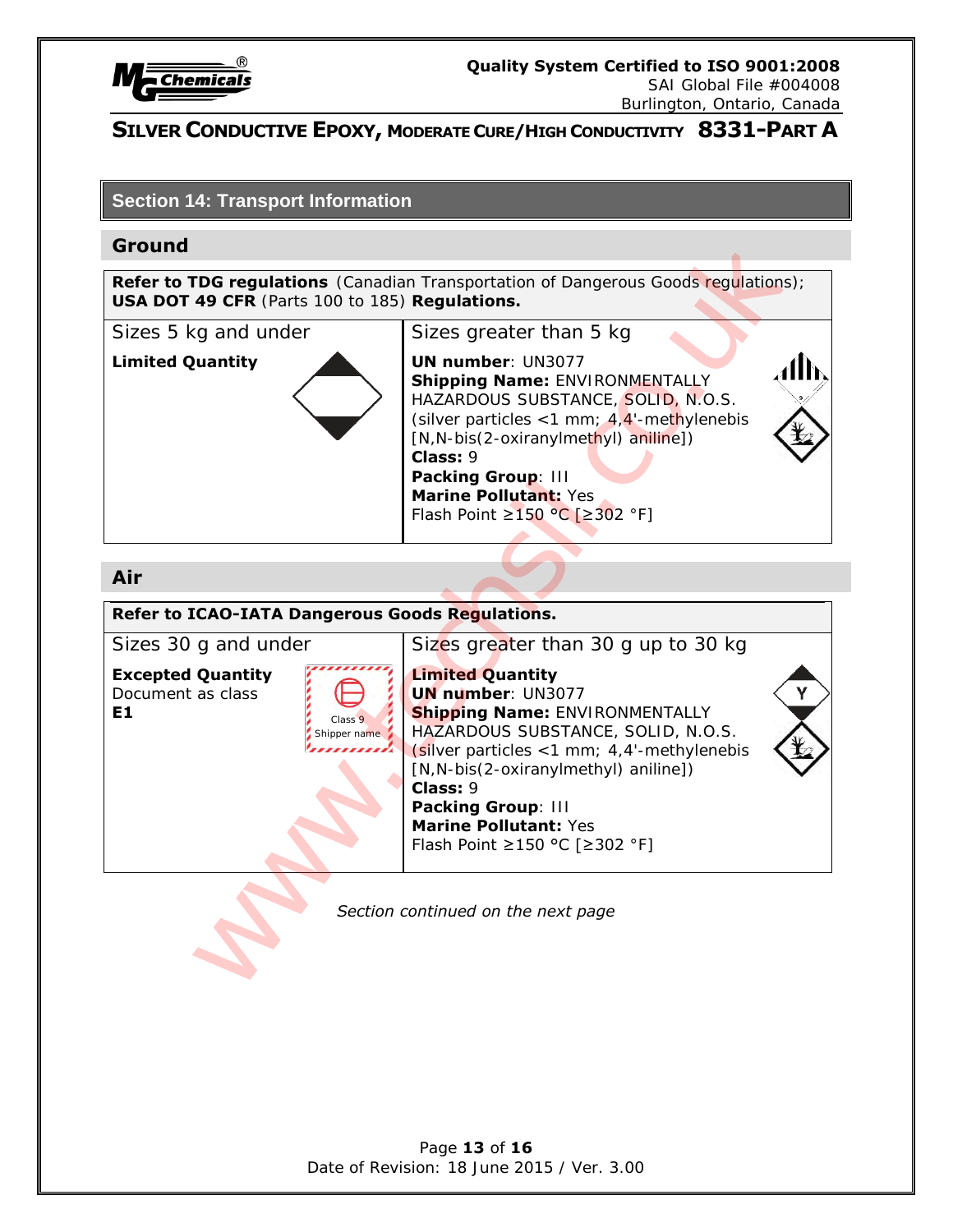

SAI Global File #004008 Burlington, Ontario, Canada

# **SILVER CONDUCTIVE EPOXY, MODERATE CURE/HIGH CONDUCTIVITY 8331-PART A**

#### **Sea**



*Note:* **Shipper must be appropriately trained and certified before involvement with the transport of dangerous goods.** 

### **Section 15: Regulatory Information**

**Canada**

**WHMIS 1988 Classification** 



D2A – Very Toxic (Mutagenicity); D2B – Toxic (Skin Sensitizer)

#### **Domestic Substance List (DSL) / Non-Domestic Substance Lists (NDSL)**

All hazardous ingredients are listed on the DSL.

#### **Industry and Science Canada**

MG Labels products intended for the workplace to conform to WHMIS labeling regulations. Product identification, net quantity declaration, minimum printing type size heights, and packaging of this product are in compliance.

#### **Health Canada**

Products produced by MG Chemicals intended for retail display conform to the Canadian Consumer Labeling Regulations.

#### *Section continued on the next page*

Page **14** of **16** Date of Revision: 18 June 2015 / Ver. 3.00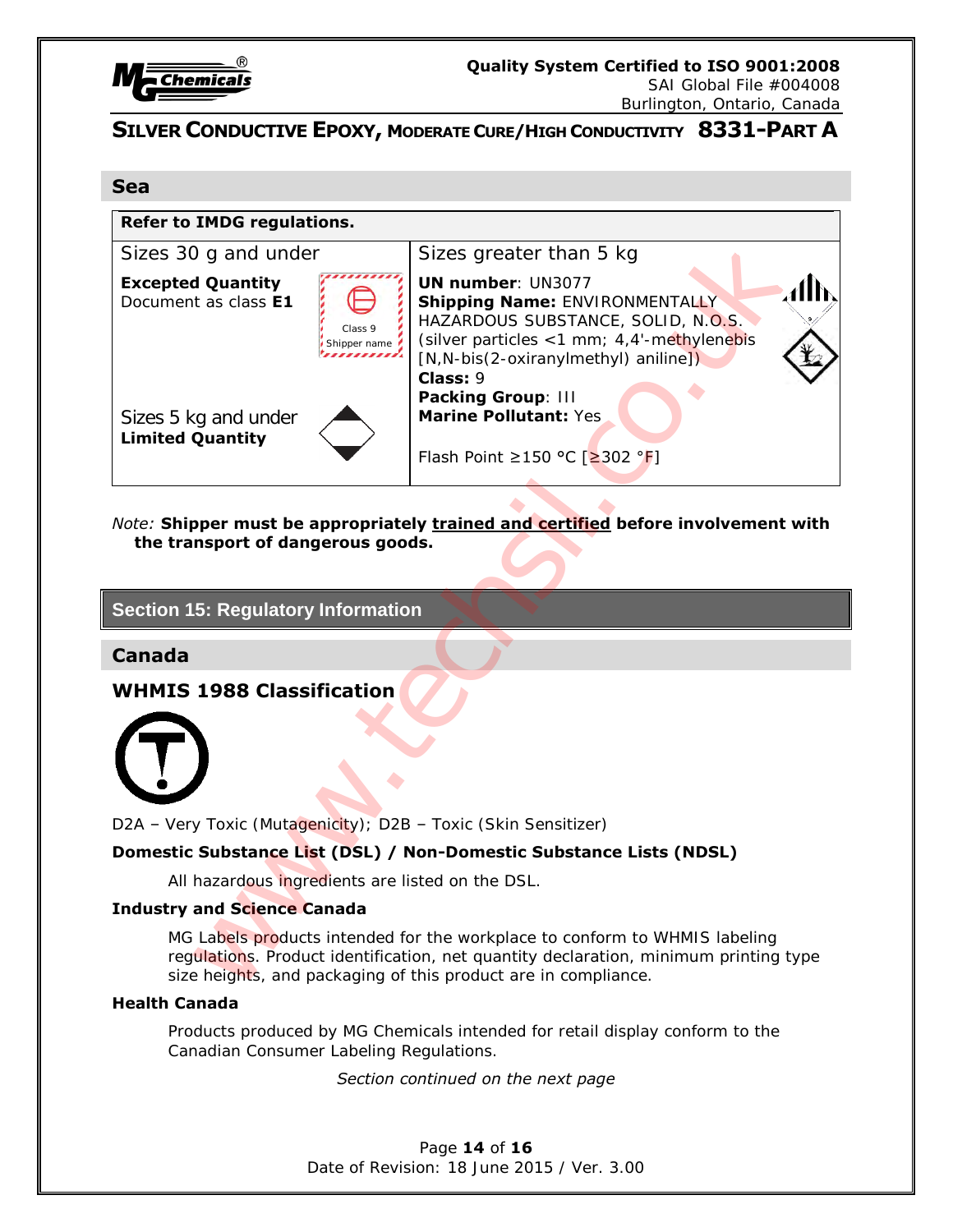

Burlington, Ontario, Canada

# **SILVER CONDUCTIVE EPOXY, MODERATE CURE/HIGH CONDUCTIVITY 8331-PART A**

#### **USA**

**CAA** (Clean Air Act, USA)

This product does not contain any class 1 ozone depleting substances.

This product does not contain any class 2 ozone depleting substances.

This product does not contain substances that are listed as hazardous air pollutants.

**EPCRA** (Emergency Planning and Right to Know Act, USA, 40 CFR 372.45)

This product contains silver (CAS# 7440-22-4; reportable quantity =  $1000$  lb), which is subject to the reporting requirements of section 313 Title III of the SARA of 1986 and 40 CFR part 372 s product does not contain any class 1 ozone depleting substances.<br>
s product does not contain any class 2 orone depleting substances.<br>
s product does not contain substances that are listed as hazardous at<br>
mergency Planni

**TSCA** (Toxic Substances Control Act of 1976, USA)

All substances are TSCA listed.

**California Proposition 65** (Chemicals known to cause cancer or reproductive toxicity, June 06, 2014 revision, USA).

This product does not contain any listed substances in California.

#### **Europe**

**RoHS** (Restriction of Hazardous Substances Directive)

This product does not contain any lead, cadmium, mercury, hexavalent chromium, PBB's, or PBDE's, and complies with European RoHS regulations.

**WEEE** (Waste Electrical and Electronic Equipment Directive)

This product is not a piece of electrical or electronics equipment, and is therefore not governed by this regulation.

#### **Section 16: Other Information**

**SDS Prepared by Michel Hachey** 

**Date of Review 18 June 2015** 

**Supersedes** 05 August 2014

**Reason for Changes:** Changes to better meet HCS 2012 and WHMIS 2015 requirements. Small formulation change due to raw material supplier composition declaration.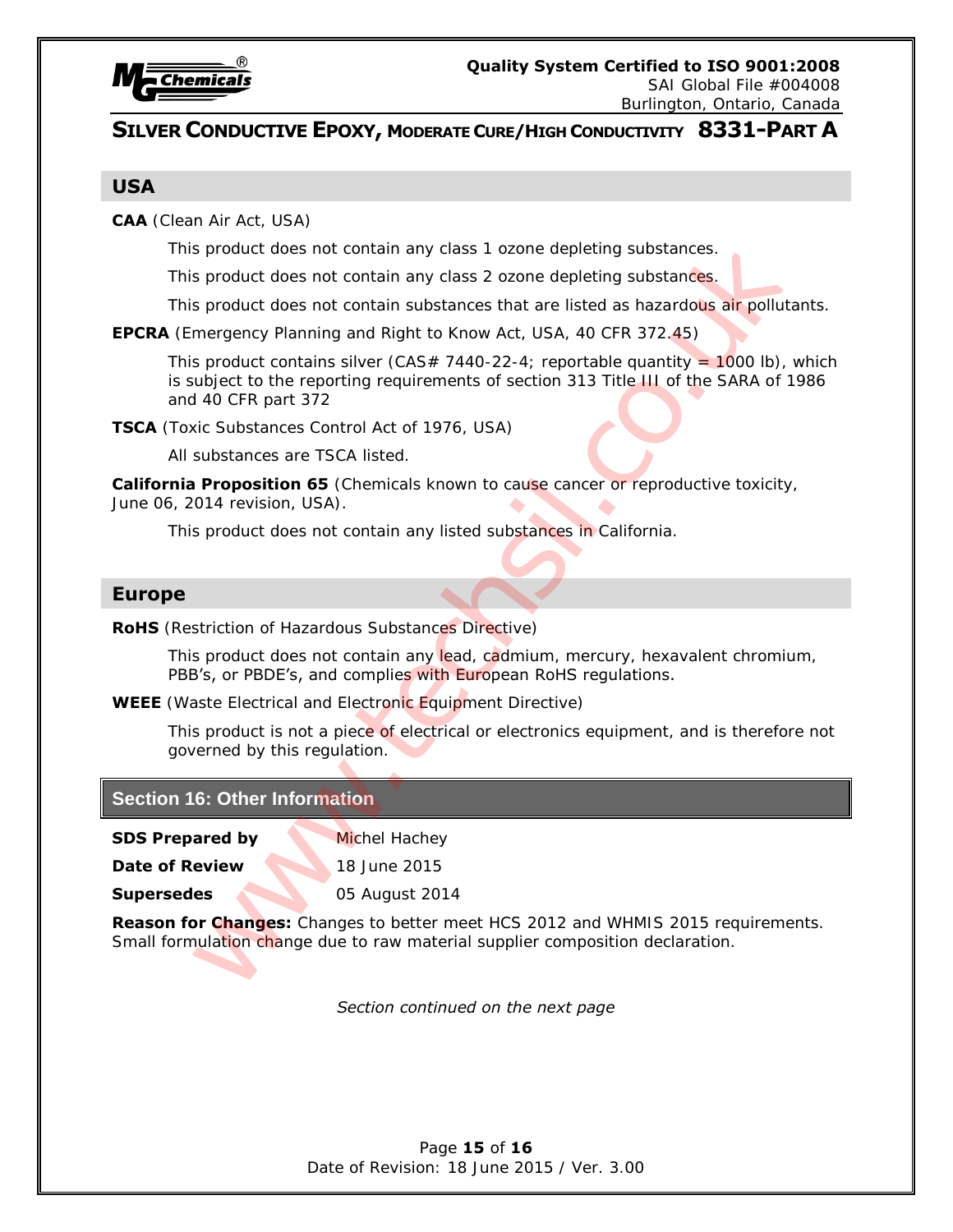

#### **Reference**

1) ACGIH *2013 TLVs and BEIs: Based on the documentation of the threshold limit values for chemical substances and physical agents & biological exposure indices*, American Conference of Governmental of Industrial Hygienist Cincinnati, OH (2013).

2) All toxicological data were checked against the RTECS (Registry of Toxic Effects of Chemical Substances®)

#### *Abbreviations*

- ACGIH American Conference of Governmental Industrial Hygienists (USA)
- ECHA European Chemicals Agency
- EC50 Half maximal effective concentration
- EL50 Half maximal effective loading
- IARC International Agency for Research on Cancer
- NOELR No observable effect loading ratio
- NTP National Toxicology Program
- GHS Globally Harmonized System of Classification of Labeling of Chemicals
- LC50 Lethal Concentration 50%
- LCLo Lowest published lethal concentration
- LD50 Lethal Dose 50%
- OEL Occupational Exposure Limit
- PEL Permissible Exposure Limit
- SDS Safety Data Sheet
- STEL Short-Term Exposure Limit
- TCLo Lowest published toxic concentration
- TWA Time Weighted Average
- VOC Volatile Organic Content
- **Technical Queries** Contact us regarding any questions, improvement suggestions, or problems with this product. Application notes, instructions, and FAQs are located at www.mgchemicals.com. **Experiments and physical agents & pological experient industrial intervals.** American<br>
co. of Governmential of industrial Ligensit Cincinnati, OH (2013).<br>
Cological data were checked against the RTECS (Registry of Toxic E

Email: support@mgchemicals.com

#### **Mailing Addresses** *Manufacturing & Support Head Office*

1210 Corporate Drive 9347-193rd Street L7L 5R6 V4N 4E7

Burlington, Ontario, Canada Surrey, British Columbia, Canada

**Disclaimer** This material safety data sheet is provided as an information resource only. *M.G. Chemicals, Ltd.* believes the information contained herein is accurate and compiled from reliable sources. It is the responsibility of the user to query and verify any information seeming suspect where doubt on the validity may exist. The buyer assumes all responsibility of using and handling the product in accordance with local, regional, national, and international regulations.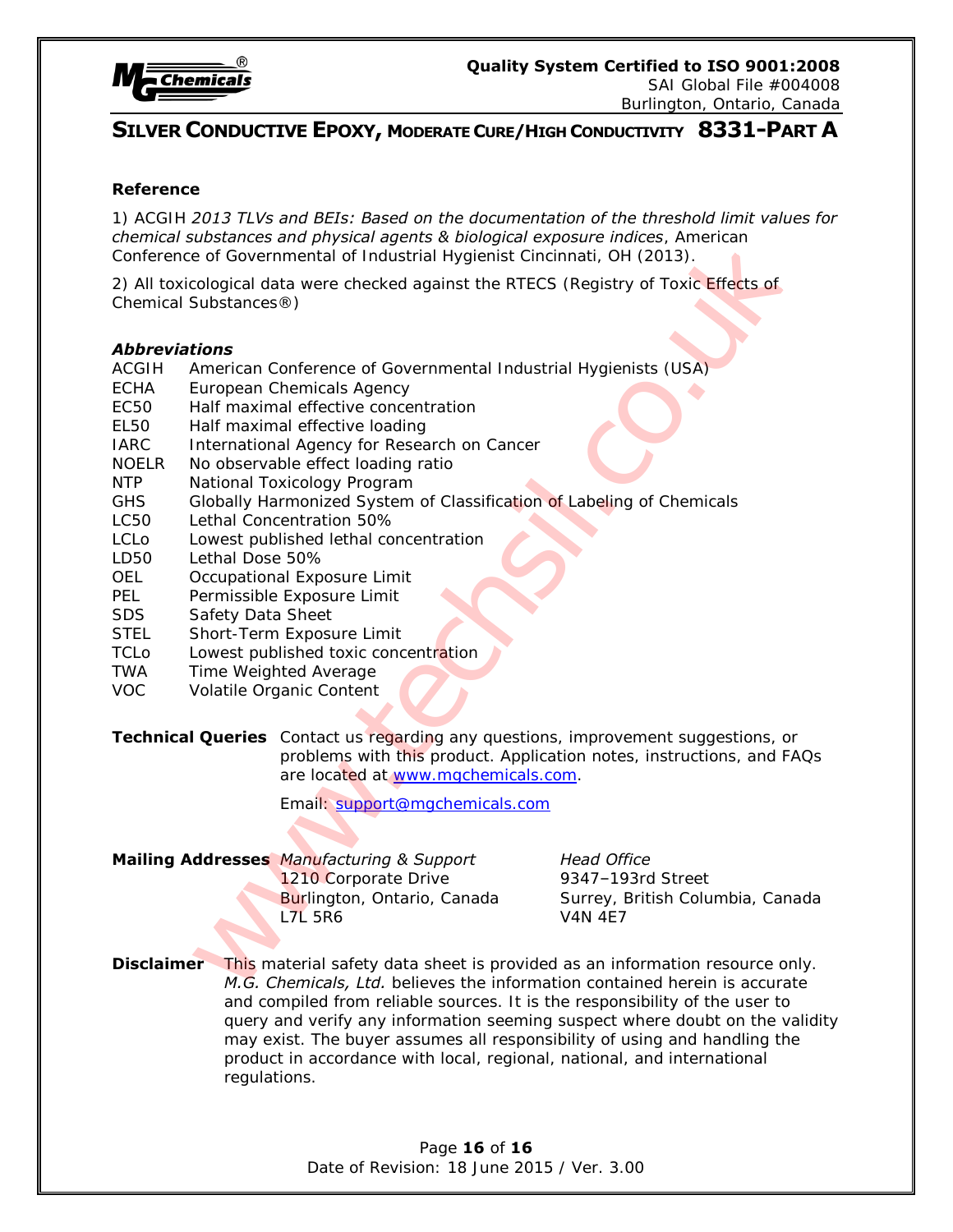

# **SILVER CONDUCTIVE EPOXY, MODERATE CURE/HIGH CONDUCTIVITY 8331-PART B Safety Data Sheet**

**Section 1: Identification**

# **Product Identifier and Other Means of Identification**

**Product Name:** Silver Conductive Epoxy Adhesive: Moderate Cure / High Conductivity

**SDS Code:** 8331–Part B

**Related Part #** 8331-14G, 8331-50ML, 8331-200ML (withdrawn: 8331-429G, 8331-454G)

# **Recommended Use and Restriction on Use**

**Use:** Electrically conductive epoxy adhesive hardener part for use with resins

**Uses Advised Against: Not available** 

# **Details of Manufacturer or Importer**

#### **Manufacturer**

MG Chemicals MG Chemicals (Head Office) 1210 Corporate Drive 1210 Street CANADA CANADA

Burlington, Ontario L7L 5R6 Surrey, British Columbia V4N 4E7

 $\bullet$  +1-800-340-0772  $\bullet$   $\bullet$   $\bullet$   $\bullet$  +1-905-331-1396 **FAX** +1-800-340-0773 **FAX** +1-905-331-2682 **E-MAIL** support@mgchemicals.com **E-MAIL** info@mgchemicals.com **WEB** www.mgchemicals.com

**E-MAIL** (Competent Person): sds@mgchemicals.com

# **Emergency Phone Number**

**For hazardous material incidents ONLY**—leaks, spills, fires, exposures or accidents USA or CANADA: Call CHEMTREC  $\mathbf{\hat{z}}$ : +1-800-424-9300 **Example 12**<br> **Example 20**<br> **Example 20**<br> **Example 20**<br> **Example 20**<br> **Example 20**<br> **Example 20**<br> **Example 20**<br> **Example 20**<br> **Example 20**<br> **Example 20**<br> **Example 20**<br> **Example 20**<br> **Example 20**<br> **Example 20**<br> **Example 20** 

**For emergencies involving dangerous goods**; Collect 24/7 CANADA: Call CANUTEC **雪: +1-613-996-6666** or \*666 on cellular phones

> Page **1** of **17** Rev. Date: 22 June 2015 / Ver. 3.00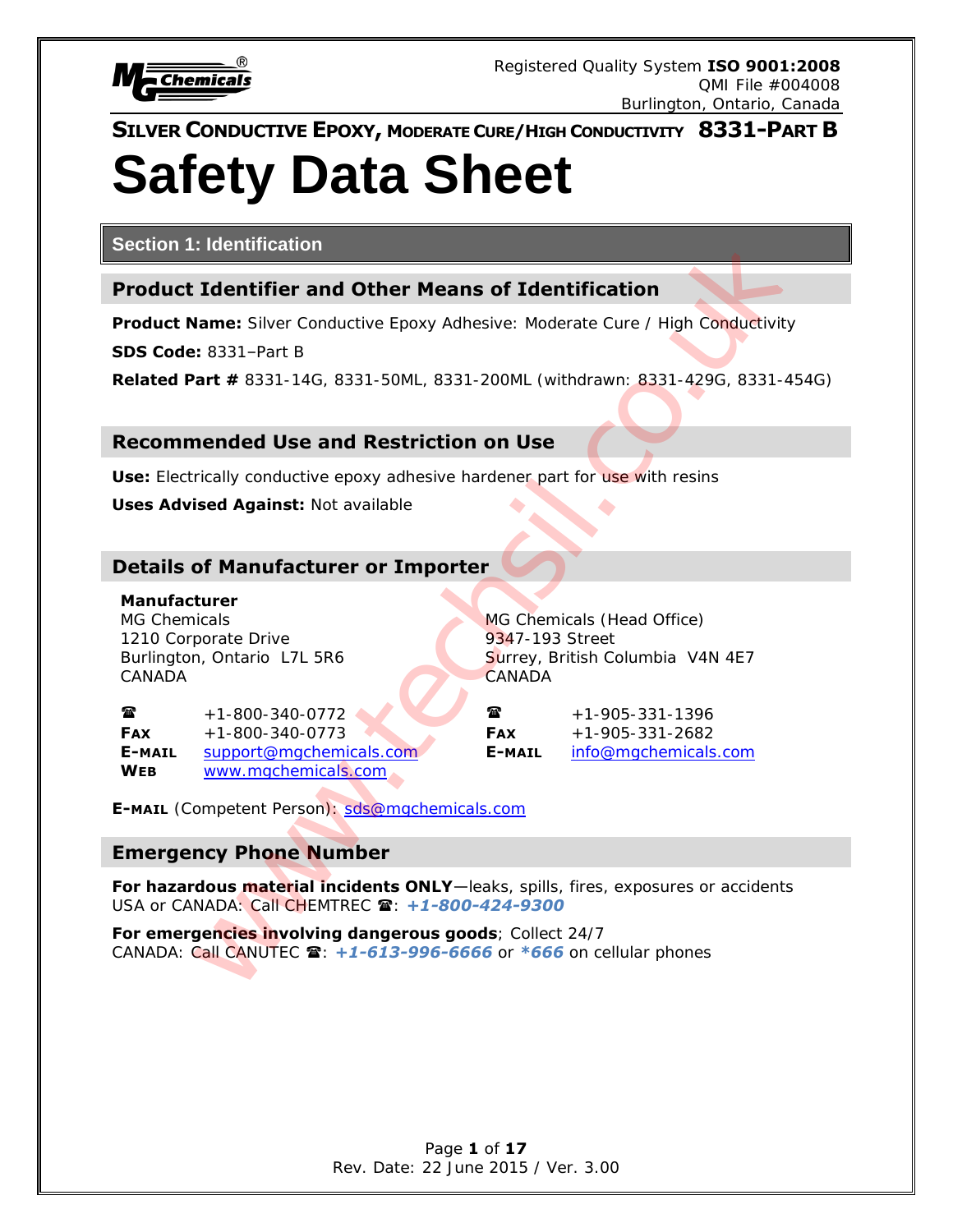

# **Section 2: Hazard(s) Identification**

# **Classification of the Chemical Material**

#### **GHS Categories**

| <b>Classification of the Chemical Material</b>                                                                                                                                                                                                                                                            |                                        |                    |                        |                            |
|-----------------------------------------------------------------------------------------------------------------------------------------------------------------------------------------------------------------------------------------------------------------------------------------------------------|----------------------------------------|--------------------|------------------------|----------------------------|
| <b>GHS Categories</b>                                                                                                                                                                                                                                                                                     |                                        |                    |                        |                            |
| <b>Criteria</b>                                                                                                                                                                                                                                                                                           |                                        | <b>Category</b>    | <b>Signal</b><br>Word  | <b>Pictograms</b>          |
| Serious Eye Damage<br>Skin Corrosion                                                                                                                                                                                                                                                                      |                                        | $\mathbf{1}$<br>1B | Danger<br>Danger       | Corrosion<br>Corrosion     |
| Sensitization                                                                                                                                                                                                                                                                                             | Skin sensitizer                        | 1                  | Warning                | Exclamation                |
| Reproductive toxicity                                                                                                                                                                                                                                                                                     |                                        | $\overline{2}$     | Warning                | Health                     |
| Environmental Hazard<br>Environmental Hazard                                                                                                                                                                                                                                                              | Acute Aqua. Tox.<br>Chronic Aqua. Tox. | 1                  | Warning<br>Warning     | Environment<br>Environment |
| Note: The degree of severity is ranked within each hazard class from 1 (Highest Severity) to<br>up to 5 (Lowest Severity), which is opposite to HMIS and NFPA conventions. Severity<br>category rankings do not allow comparisons between classes.<br><b>Other Classifications</b><br><b>HMIS® RATING</b> |                                        |                    | <b>NFPA® 704 CODES</b> |                            |
| <b>HEALTH:</b><br><b>FLAMMABILITY:</b><br><b>PHYSICAL HAZARD:</b><br><b>PERSONAL PROTECTION:</b>                                                                                                                                                                                                          | $\ast$<br>3<br>1<br>$\mathbf 0$        |                    | 1<br>3                 | $\boldsymbol{0}$           |
| Approximate HMIS and NFPA Risk Ratings Legend:<br>0 (Low or none); 1 (Slight); 2 (Moderate); 3 (Serious); 4 (Severe)                                                                                                                                                                                      | Section continued on the next page     |                    |                        |                            |

# **Other Classifications**

| <b>HEALTH:</b>          |  |  |
|-------------------------|--|--|
| <b>FLAMMABILITY:</b>    |  |  |
| <b>PHYSICAL HAZARD:</b> |  |  |
| l PERSONAL PROTECTION:  |  |  |

#### **HMIS® RATING NFPA® 704 CODES**

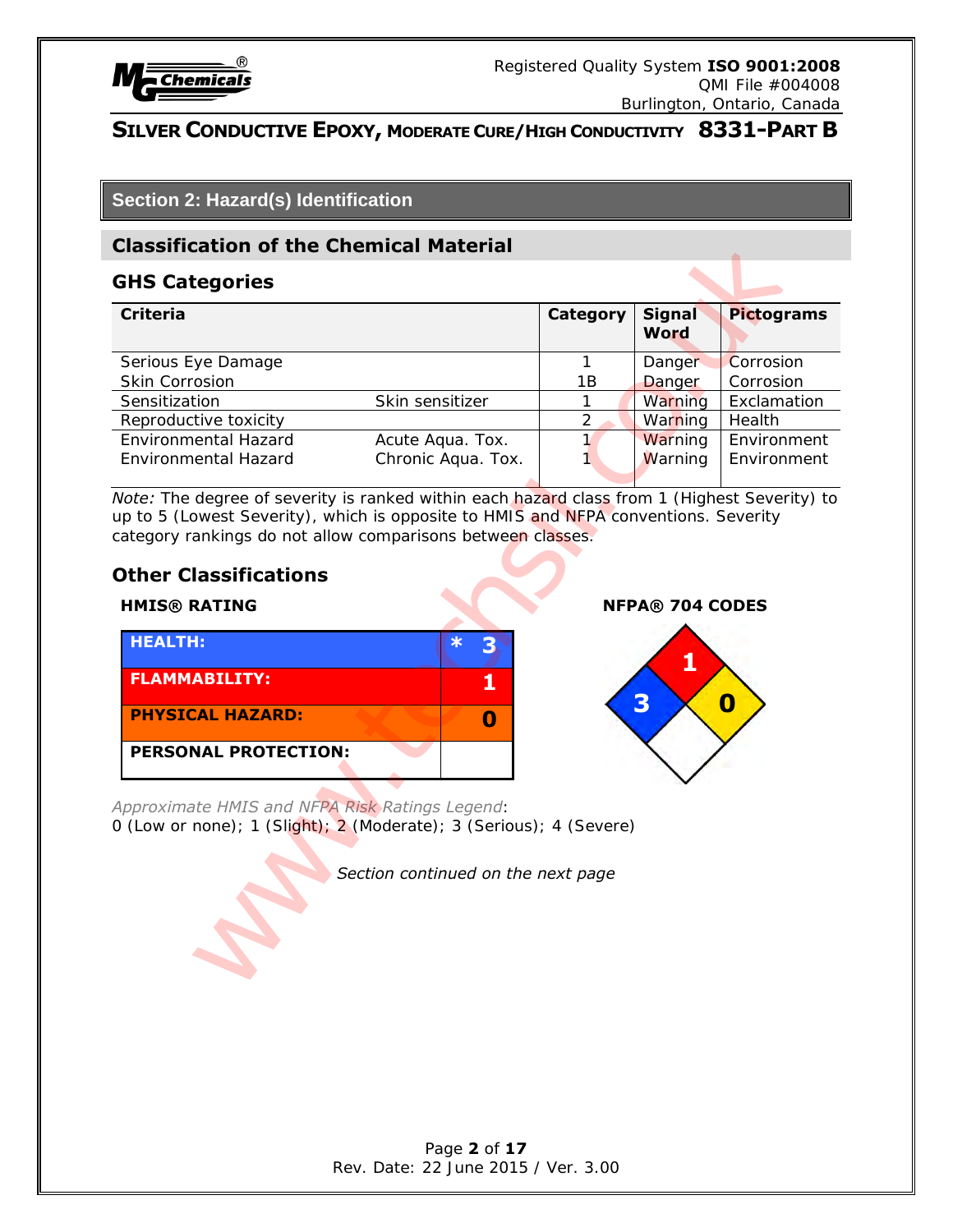

# **Label Elements**

| <b>Signal Word</b> | <b>DANGER</b>                                                                |
|--------------------|------------------------------------------------------------------------------|
| <b>Pictograms</b>  | <b>Hazard Statements</b>                                                     |
|                    | H314: Causes severe skin burns and eye damage                                |
|                    | H317: May cause an allergic skin reaction                                    |
|                    | H361: Suspected of damaging fertility or the unborn child                    |
|                    | H410: Very toxic to aquatic life with long lasting effects                   |
| <b>Prevention</b>  | <b>Precautionary Statements</b>                                              |
| P102               | Keep out of reach of children.                                               |
| P201               | Obtain special instructions before use.                                      |
| P202               | Do not handle until all safety precautions have been read and<br>understood. |
| P260               | Do not breathe fumes/vapors.                                                 |
| P280               | Wear protective gloves/eye protection/face protection.                       |
| P264               | Wash hands thoroughly after handling.                                        |
| P272               | Contaminated work clothing should not be allowed out of the<br>workplace.    |
| P273               | Avoid release to the environment.                                            |
|                    | Section continued on the next page                                           |
|                    | Page 3 of 17<br>Rev. Date: 22 June 2015 / Ver. 3.00                          |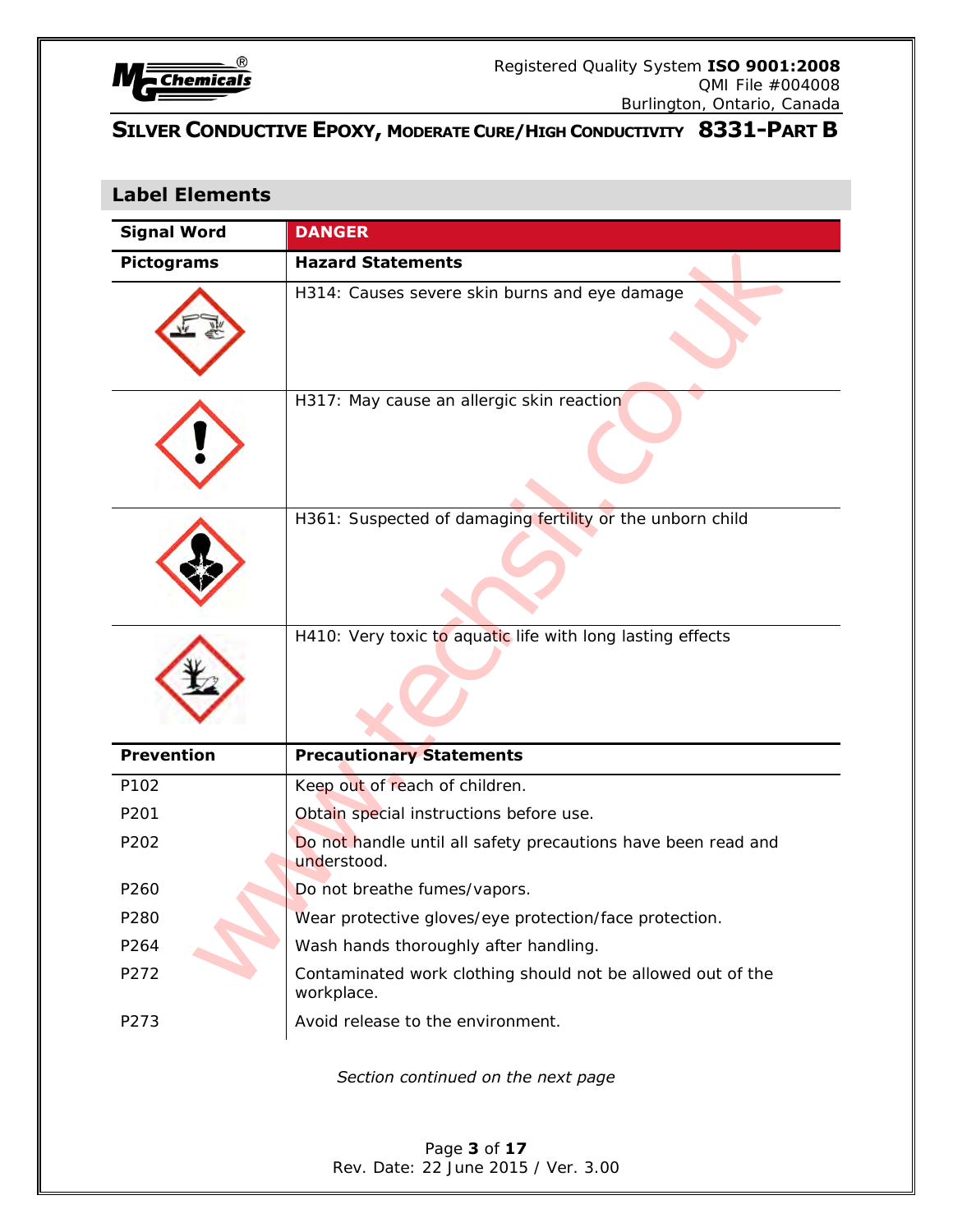

| Continued                     |                                                                                                                                                                                    |                              |                   |
|-------------------------------|------------------------------------------------------------------------------------------------------------------------------------------------------------------------------------|------------------------------|-------------------|
| <b>Response</b>               | <b>Precautionary Statements</b>                                                                                                                                                    |                              |                   |
| $P305 + P351 +$<br>P338, P310 | IF IN EYES: Rinse cautiously with water for several minutes.<br>Remove contact lenses, if present and easy to do. Continue rinsing.<br>Immediately call a POISON CENTER or doctor. |                              |                   |
| P301+ P330 +<br>P331, P310    | IF SWALLOWED: Rinse mouth. Do NOT induce vomiting.<br>Immediately call a POISON CENTER or doctor.                                                                                  |                              |                   |
| $P303 + P361 +$<br>P353, P310 | IF ON SKIN (or hair): Take off immediately all contaminated<br>clothing. Rinse skin with water/shower. Immediately call a POISON<br>CENTER or doctor.                              |                              |                   |
| P363                          | Wash contaminated clothing before reuse.                                                                                                                                           |                              |                   |
| $P333 + P313$                 | If skin irritation or rash occurs: Get medical advice/attention.                                                                                                                   |                              |                   |
| P304 + P340, P310             | IF INHALED: Remove person to fresh air and keep comfortable for<br>breathing. Immediately call a POISON CENTER or doctor.                                                          |                              |                   |
| $P308 + P313$                 | For all routes of exposure: If exposed or concerned: Get medical<br>advice.                                                                                                        |                              |                   |
| P391                          | Collect spillage.                                                                                                                                                                  |                              |                   |
| <b>Storage</b>                | <b>Precautionary Statements</b>                                                                                                                                                    |                              |                   |
| P405                          | Store locked up.                                                                                                                                                                   |                              |                   |
| <b>Disposal</b>               | <b>Precautionary Statements</b>                                                                                                                                                    |                              |                   |
| P501                          | Dispose of contents/container in accordance to<br>local/regional/international regulations.                                                                                        |                              |                   |
|                               | <b>Hazards Not Otherwise Classified</b>                                                                                                                                            |                              |                   |
| <b>Other Criteria</b>         | <b>Hazard Statements/Precautionary</b><br><b>Statement</b>                                                                                                                         | <b>Signal</b><br><b>Word</b> | <b>Pictograms</b> |
| Argyria                       | Long term ingestion or inhalation of<br>silver can lead to an irreversible blue-<br>grey discoloration of the skin.                                                                | None                         | None              |
|                               |                                                                                                                                                                                    |                              |                   |
|                               |                                                                                                                                                                                    |                              |                   |

# **Hazards Not Otherwise Classified**

| <b>Other Criteria</b> | <b>Hazard Statements/Precautionary</b><br><b>Statement</b>                                                          | <b>Signal</b><br>Word | <b>Pictograms</b> |
|-----------------------|---------------------------------------------------------------------------------------------------------------------|-----------------------|-------------------|
| Argyria               | Long term ingestion or inhalation of<br>silver can lead to an irreversible blue-<br>grey discoloration of the skin. | None                  | None              |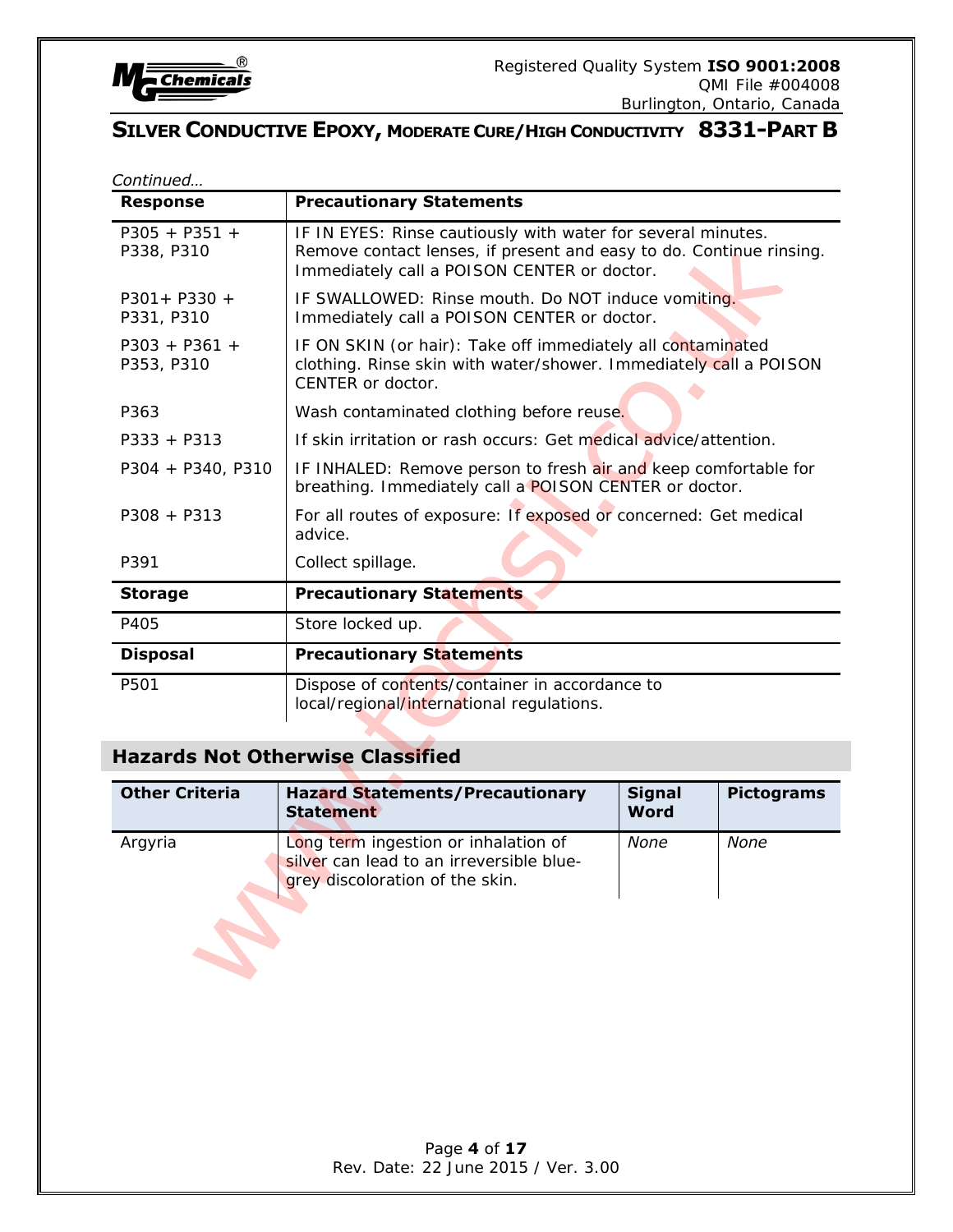

Г

 $\blacksquare$ 

# **SILVER CONDUCTIVE EPOXY, MODERATE CURE/HIGH CONDUCTIVITY 8331-PART B**

| CAS #                                          |  | <b>Chemical Name</b>                                                                                                             | %(weight) |  |
|------------------------------------------------|--|----------------------------------------------------------------------------------------------------------------------------------|-----------|--|
| 7440-22-4                                      |  | silver                                                                                                                           |           |  |
| 84852-15-3                                     |  | 22%<br>4-nonyl phenol, branched                                                                                                  |           |  |
| $140 - 31 - 8$                                 |  | 1-piperazineethanamine<br>7%                                                                                                     |           |  |
| 68411-71-2                                     |  | diethylene triamine, reaction product with diglycidyl<br>1%<br>ether of Bisphenol A                                              |           |  |
| $111 - 40 - 0$                                 |  | diethylene triamine                                                                                                              | 1%        |  |
| $80 - 05 - 7$                                  |  | 4,4'-isopropylidenediphenol                                                                                                      | 1%        |  |
| <b>Section 4: First-Aid Measures</b>           |  |                                                                                                                                  |           |  |
| <b>Exposure Condition</b>                      |  | <b>GHS Code: Precautionary Statement</b>                                                                                         |           |  |
| IF IN EYES                                     |  | $P305 + P351 + P338, P310$                                                                                                       |           |  |
| <b>Immediate Symptoms</b>                      |  | redness, severe irritation, pain, burns                                                                                          |           |  |
| <b>Response</b>                                |  | Rinse cautiously with water for at least 20 minutes.<br>Remove contact lenses, if present and easy to do.<br>Continue rinsing.   |           |  |
|                                                |  | Immediately call a POISON CENTER/doctor.                                                                                         |           |  |
| IF ON SKIN                                     |  | $P303 + P361 + P353$ , P310, P333 +P313, P363                                                                                    |           |  |
| <b>Immediate or Delayed</b><br><b>Symptoms</b> |  | redness, rash (allergic contact dermatitis), severe irritation,<br>pain, burns, blistering                                       |           |  |
| <b>Response</b>                                |  | Take off immediately all contaminated clothing. Wash with<br>plenty of water/shower. Immediately call a POISON<br>CENTRE/doctor. |           |  |
|                                                |  | If skin irritation or rash occurs: Get medical advice/attention.                                                                 |           |  |
|                                                |  | Wash contaminated clothing before reuse.                                                                                         |           |  |
| <b>IF INHALED</b>                              |  | P304 + P340, P310, P308 + P313                                                                                                   |           |  |
| <b>Immediate Symptoms</b>                      |  | cough, severe irritation or burns of the respiratory track                                                                       |           |  |
| <b>Response</b>                                |  | Remove person to fresh air and keep comfortable for<br>breathing. Immediately call a POISON CENTRE/doctor.                       |           |  |
|                                                |  | IF exposed or concerned: Get medical advice/attention.                                                                           |           |  |
|                                                |  |                                                                                                                                  |           |  |

Rev. Date: 22 June 2015 / Ver. 3.00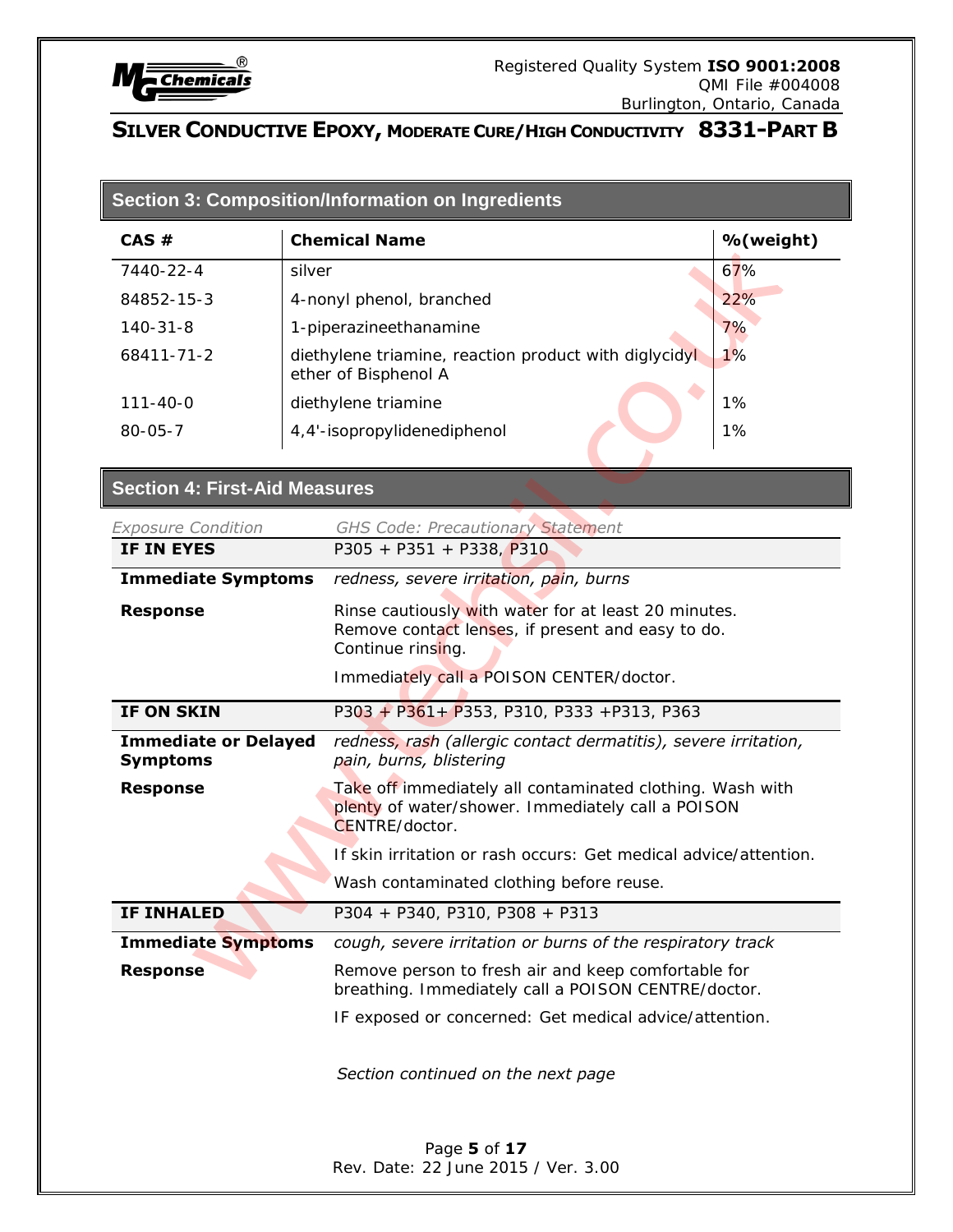

| <b>IF SWALLOWED</b>                           | P301 + P330, P331, P310, P308 + P313                                                                                                                                                          |
|-----------------------------------------------|-----------------------------------------------------------------------------------------------------------------------------------------------------------------------------------------------|
| <b>Immediate Symptoms</b>                     | severe irritation, burns to mouth, throat, stomach                                                                                                                                            |
| <b>Response</b>                               | Rinse mouth. Do not induce vomiting. Immediately call a<br>POISON CENTRE/doctor.                                                                                                              |
|                                               | IF exposed or concerned: Get medical advice/attention.                                                                                                                                        |
|                                               |                                                                                                                                                                                               |
| <b>Section 5: Fire-Fighting Measures</b>      |                                                                                                                                                                                               |
| <b>Extinguishing Media</b>                    | In case of fire: Use dry chemical, carbon dioxide, or chemical<br>foam to extinguish. Use water spray to cool containers.                                                                     |
|                                               | <b>COUNTER INDICATION:</b> Avoid use of water jet as extinguishing<br>media.                                                                                                                  |
| <b>Specific Hazards</b>                       | Not flammable or combustible, but will burn if involved in a<br>fire. Produces irritating smoke and toxic smoke in fires.                                                                     |
|                                               | Inhalation of silver oxide fumes may cause metal fever and<br>irritate the respiratory tract. The flu-like symptoms of metal<br>fever may be delayed, occurring 4 to 12 hours after exposure. |
|                                               | Prevent fire-fighting wash from entering waterway or sewer<br>system.                                                                                                                         |
| <b>Combustion Products</b>                    | Produces carbon oxides (CO, CO <sub>2</sub> ), nitrogen oxides (NO <sub>x</sub> ),<br>amines, silver oxide fumes and other toxic fumes.                                                       |
| <b>Fire-Fighter</b>                           | Wear self-contained breathing apparatus and full fire-fighting<br>turn-out gear.                                                                                                              |
| <b>Section 6: Accidental Release Measures</b> |                                                                                                                                                                                               |
|                                               |                                                                                                                                                                                               |
| <b>Personal Protection</b>                    | Use personal protection recommended in Section 8.                                                                                                                                             |
| <b>Precautions for</b><br><b>Response</b>     | Do not breathe fumes/mist/vapors. Keep away from extreme<br>heat or open flames.                                                                                                              |
| Environmental<br><b>Precautions</b>           | Avoid releasing to the environment. Prevent spill from entering<br>drains and waterways. Do not flush to sewer.                                                                               |
|                                               | Continued on the next page                                                                                                                                                                    |

# **Section 6: Accidental Release Measures**

| <b>Personal Protection</b> | Use personal protection recommended in Section 8.               |
|----------------------------|-----------------------------------------------------------------|
| <b>Precautions for</b>     | Do not breathe fumes/mist/vapors. Keep away from extreme        |
| <b>Response</b>            | heat or open flames.                                            |
| <b>Environmental</b>       | Avoid releasing to the environment. Prevent spill from entering |
| <b>Precautions</b>         | drains and waterways. Do not flush to sewer.                    |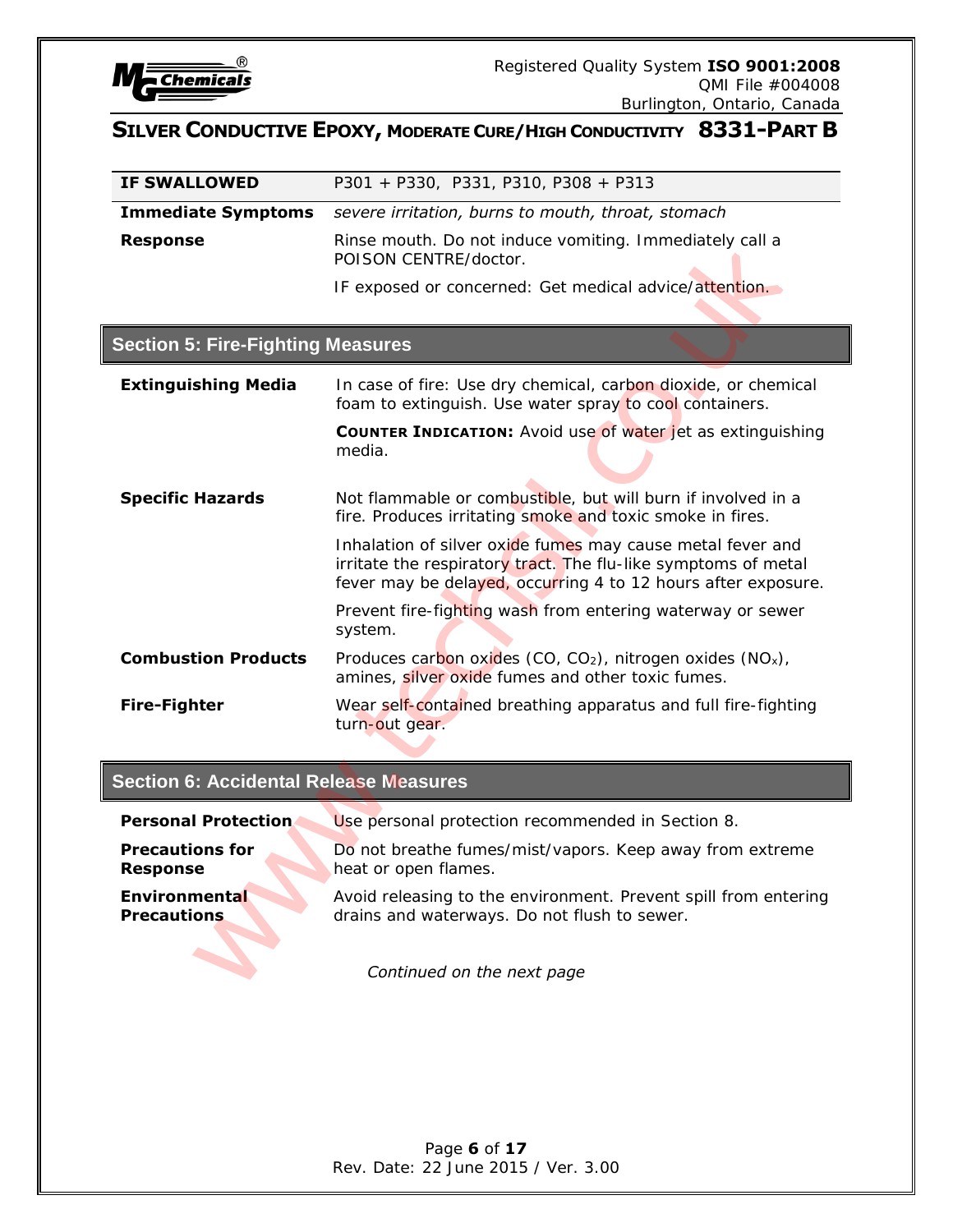

**Containment Methods** None required—this product is not readily flowable **Cleaning Methods** Collect liquid in a sealable container. Sprinkle inert absorbent compound onto spill, then sweep into the container. Wipe remaining residue with a paper towel wetted with alcohol (or other suitable organic solvent) and place dirty towels in container. Wash spill area with soap and water to remove the last traces of residue. **RECOMMENDATION:** Use a plastic, stainless steel, or carbon steel container. Avoid containers with copper, aluminum, zinc, or galvanized surfaces since the waste mater can slowly oxidize them. **Disposal Methods** Dispose spill waste according to Section 13.

#### **Section 7: Handling and Storage**

|                                        | remaining residue with a paper towel wetted with alcohol (or<br>other suitable organic solvent) and place dirty towels in<br>container. Wash spill area with soap and water to remove the<br>last traces of residue. |
|----------------------------------------|----------------------------------------------------------------------------------------------------------------------------------------------------------------------------------------------------------------------|
|                                        | <b>RECOMMENDATION:</b> Use a plastic, stainless steel, or carbon<br>steel container. Avoid containers with copper, aluminum, zinc,<br>or galvanized surfaces since the waste mater can slowly<br>oxidize them.       |
| <b>Disposal Methods</b>                | Dispose spill waste according to Section 13.                                                                                                                                                                         |
|                                        |                                                                                                                                                                                                                      |
| <b>Section 7: Handling and Storage</b> |                                                                                                                                                                                                                      |
| <b>Prevention</b>                      | Keep out of reach of children.                                                                                                                                                                                       |
|                                        | Obtain special instructions before use. Do not handle until all<br>safety precautions have been read and understood.                                                                                                 |
|                                        | Contaminated work clothing should not be allowed out of the<br>workplace. Take off contaminated clothing and wash it before<br>reuse.                                                                                |
|                                        | Protect from extreme heat. Do not process in a way that<br>causes mist or fumes.                                                                                                                                     |
|                                        | Do not breathe fumes/vapors.                                                                                                                                                                                         |
|                                        | Do not eat, drink, or smoke when using this product.                                                                                                                                                                 |
|                                        | Avoid release to the environment.                                                                                                                                                                                    |
| <b>Handling</b>                        | Wear protective gloves/eye protection.                                                                                                                                                                               |
|                                        | Wash hands thoroughly after handling.                                                                                                                                                                                |
|                                        | Collect spillage.                                                                                                                                                                                                    |
| <b>Storage</b>                         | Keep container tightly closed.                                                                                                                                                                                       |
|                                        | Store locked up.                                                                                                                                                                                                     |
|                                        |                                                                                                                                                                                                                      |
|                                        |                                                                                                                                                                                                                      |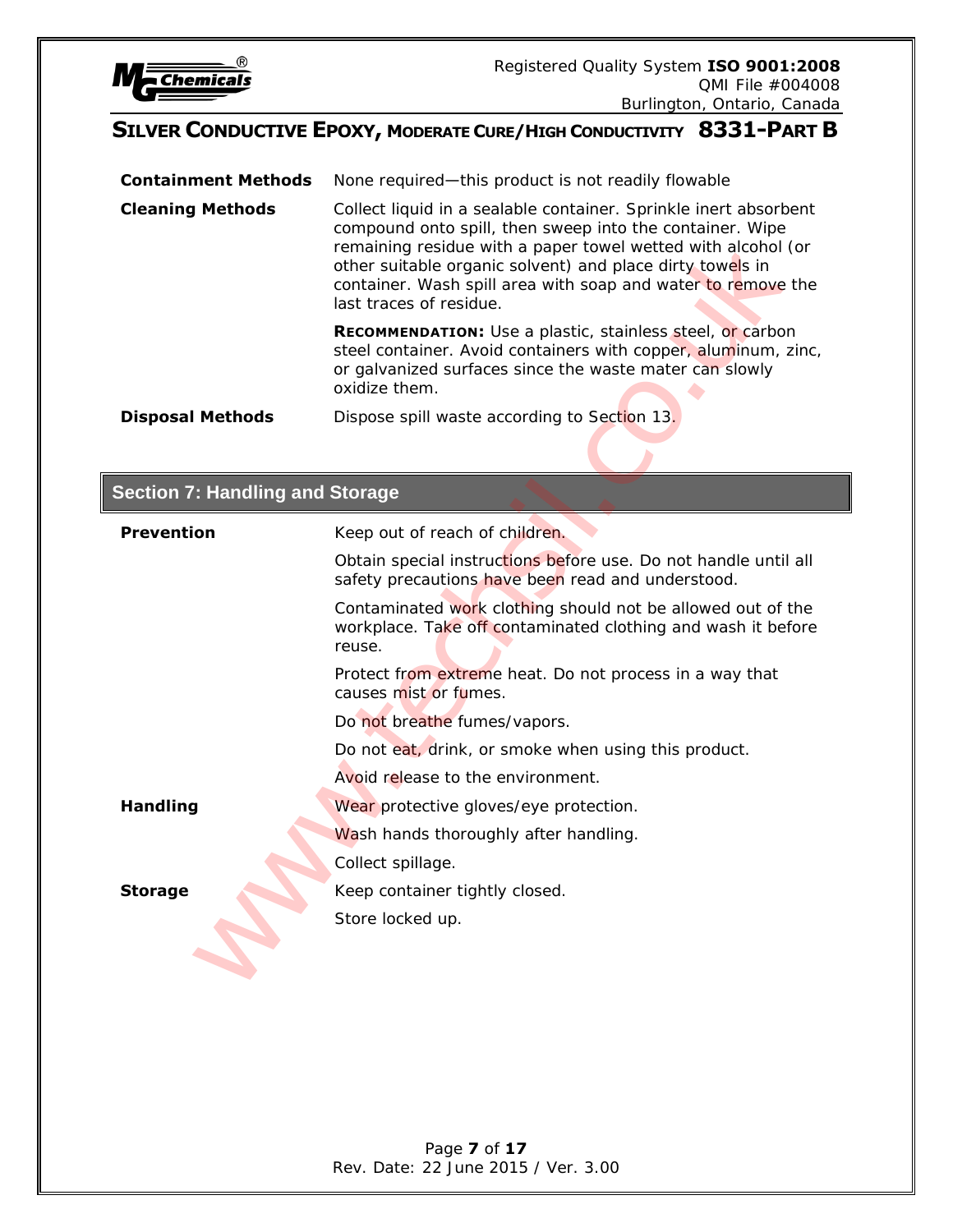

**Section 8: Exposure Controls/Personal Protection**

#### **Substances with Occupational Exposure Limit Values**

| <b>Chemical Name</b>                                                                                                                                                                                                                                                                                                                                     | <b>Country or</b><br><b>Vendor</b>                                                                                                                            | <b>Long Term</b><br><b>Exposure Limits</b><br>(PEL)                                                                                                                                                                                                            | <b>Short Term</b><br><b>Exposure Limits</b><br>(STEL)                                                                                                                                                                  |
|----------------------------------------------------------------------------------------------------------------------------------------------------------------------------------------------------------------------------------------------------------------------------------------------------------------------------------------------------------|---------------------------------------------------------------------------------------------------------------------------------------------------------------|----------------------------------------------------------------------------------------------------------------------------------------------------------------------------------------------------------------------------------------------------------------|------------------------------------------------------------------------------------------------------------------------------------------------------------------------------------------------------------------------|
| silver<br>(metal dust, mist)<br>(metal)<br>(Ag and its compounds)<br>(metal, dust, fumes)<br>diethylene triamine                                                                                                                                                                                                                                         | <b>ACGIH</b><br>U.S.A. OSHA PEL<br>Canada AB<br>Canada BC<br>Canada ON<br>Canada QC<br><b>ACGIH</b><br>U.S.A. OSHA PEL<br>Canada AB<br>Canada BC<br>Canada ON | 0.1 mg/m $3$<br>$0.01$ mg/m <sup>3</sup><br>0.1 mg/m <sup>3</sup><br>$0.01$ mg/m <sup>3</sup><br>0.1 mg/m $3$<br>3 mg/ $m3$<br>1 ppm $a$ )<br>Not established<br>1 ppm $a)$<br>1 ppm a), b)<br>1 ppm $a)$                                                      | Not established<br>Not established<br>Not established<br>$0.03$ mg/m <sup>3</sup><br>Not established<br>Not established<br>Not established<br>Not established<br>Not established<br>Not established<br>Not established |
| Note: The ACGIH <sup>1</sup> , OSHA, and Canadian provinces exposure limits were consulted. Limits<br>from by RTECS database <sup>2</sup> of the Canadian Centre for Occupational Health and Safety<br>(CCOHS) a data from suppliers' SDS were also consulted.<br>a) Danger of cutaneous absorption<br>b) Skin sensitizer<br><b>Engineering Controls</b> | Canada QC                                                                                                                                                     | 1 ppm $a)$                                                                                                                                                                                                                                                     | Not established                                                                                                                                                                                                        |
| <b>Ventilation</b>                                                                                                                                                                                                                                                                                                                                       | limits (OEL).<br>is mechanically misted or aerosolized.<br>Section continued on the next page                                                                 | Keep airborne concentrations below the occupational exposure<br>Because the silver flakes and diethylene triamine are bound in<br>the adhesive mixture, they do not present an airborne hazard<br>under normal use. Ensure adequate ventilation if the product |                                                                                                                                                                                                                        |

#### **Engineering Controls**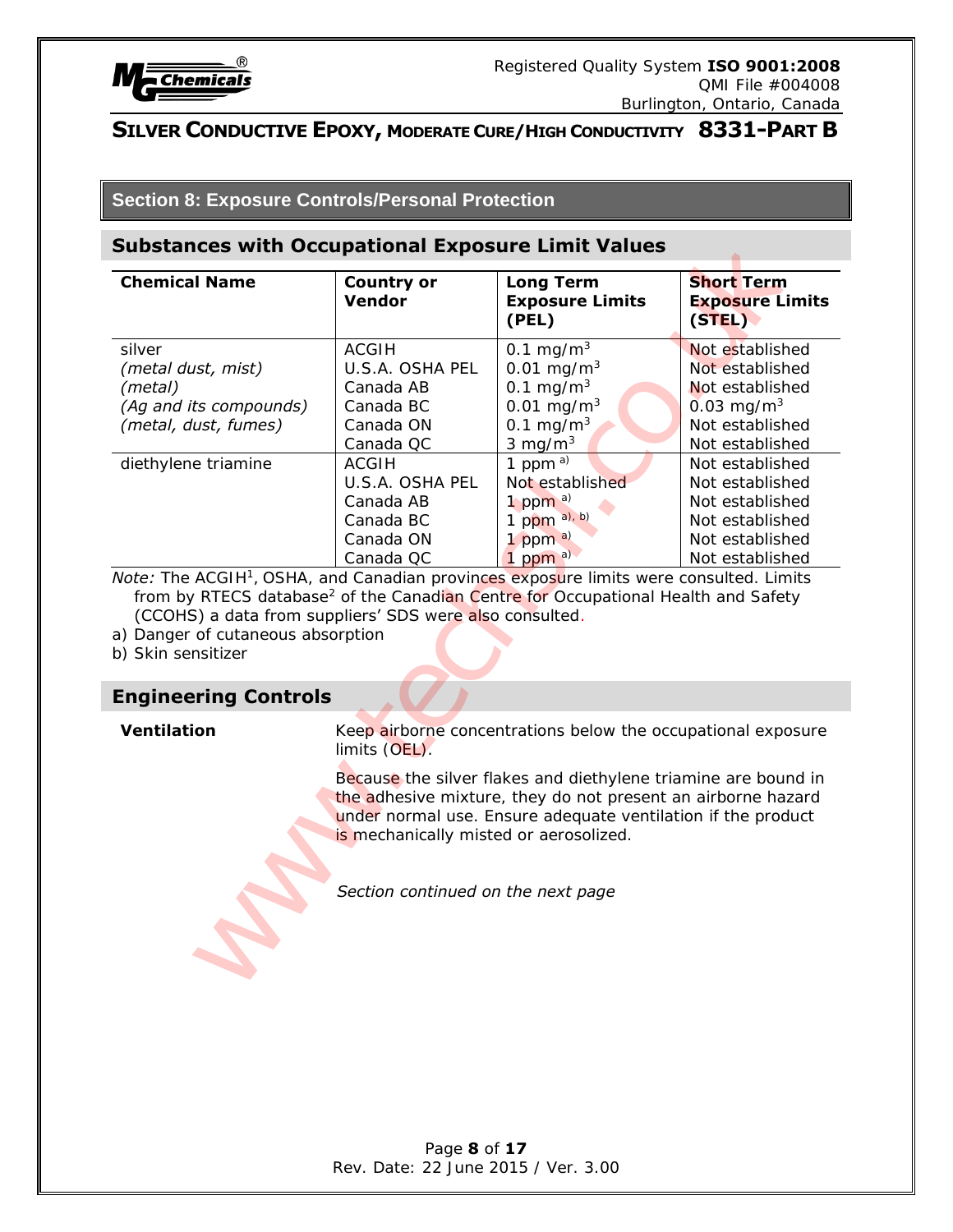

# **Personal Protective Equipment**

| <b>Eye protection</b>                   | Wear appropriate protective eyeglasses or chemical safety<br>goggles.                                                                                                                                                                                                                                                                                                     |
|-----------------------------------------|---------------------------------------------------------------------------------------------------------------------------------------------------------------------------------------------------------------------------------------------------------------------------------------------------------------------------------------------------------------------------|
|                                         | RECOMMENDATION: Use safety glasses with lateral protection<br>(side shields).                                                                                                                                                                                                                                                                                             |
| <b>Skin Protection</b>                  | For likely contacts, use of protective butyl rubber, neoprene, or<br>other chemically resistant gloves.                                                                                                                                                                                                                                                                   |
|                                         | For incidental contacts, use nitrile or other chemically resistant<br>gloves.                                                                                                                                                                                                                                                                                             |
| <b>Respiratory</b><br><b>Protection</b> | For over-exposures up to 10 x OEL of dust/mist/vapors/fumes,<br>wear respirator such as a half-mask respirator with organic<br>vapor cartridges and particulate filter.                                                                                                                                                                                                   |
|                                         | Above 10 x OEL or if the worker is allergic, use a full mask,<br>positive-pressure, air-supplied respirator or a self-contained<br>breathing apparatus.                                                                                                                                                                                                                   |
|                                         | If the product is heated or worker has a known allergic<br>reaction, consider using a full mask with organic vapor<br>cartridge or with an independent air supply.                                                                                                                                                                                                        |
|                                         | <b>RECOMMENDATION:</b> Consult your local safety supply store to<br>ensure your respirator has a NIOSH (U.S.) approved filter<br>cartridges appropriate for the ingredients listed in section 3 of<br>this SDS, and that the respirator is fitted to the employee by a<br>professional. Ensure vapor cartridges are stored in sealed<br>plastic bags when not being used. |
| <b>General Hygiene Considerations</b>   |                                                                                                                                                                                                                                                                                                                                                                           |
|                                         | Wash hands thoroughly with water and soap after handling.                                                                                                                                                                                                                                                                                                                 |
|                                         |                                                                                                                                                                                                                                                                                                                                                                           |

# **General Hygiene Considerations**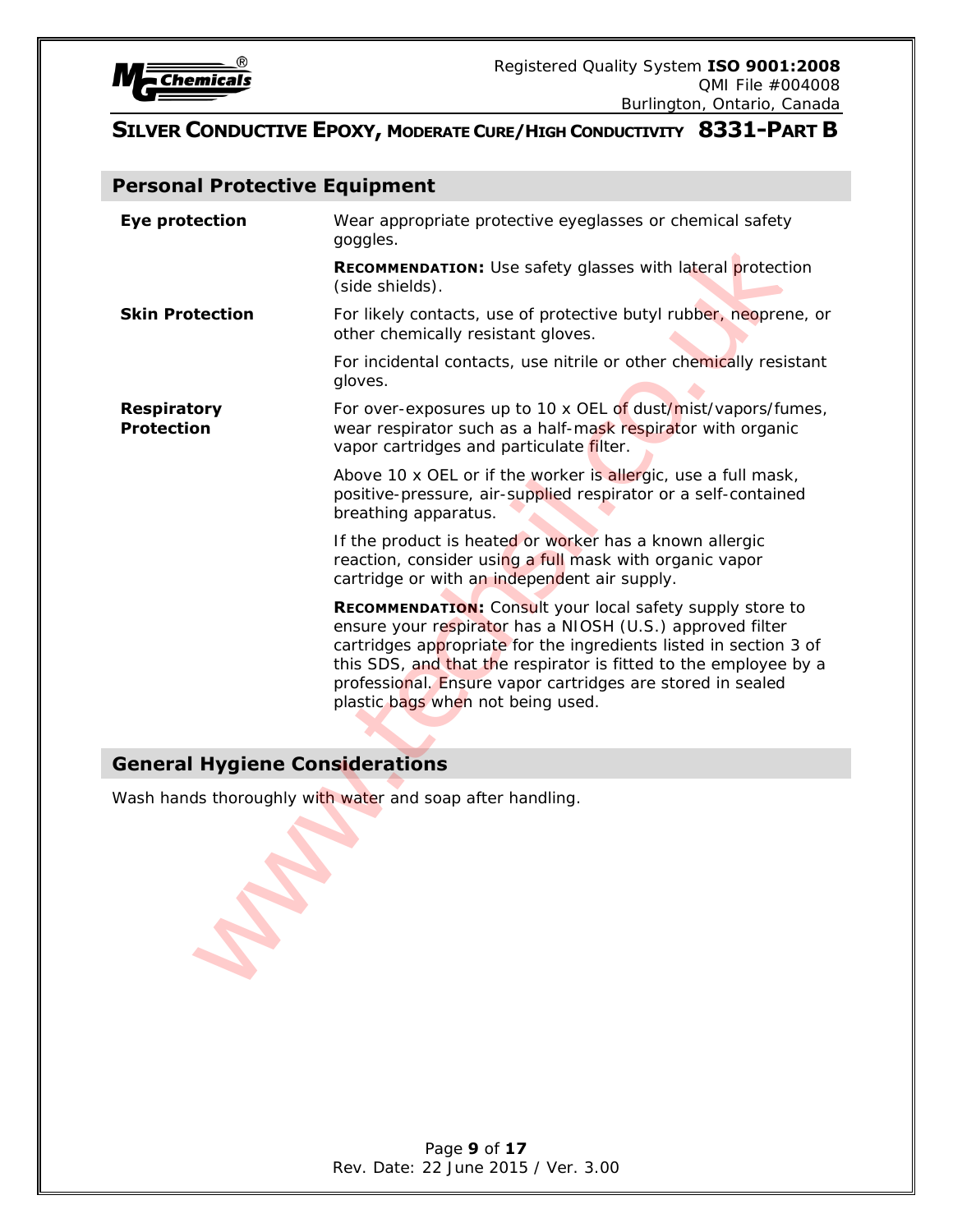

| <b>Section 9: Physical and Chemical Properties</b> |
|----------------------------------------------------|
|----------------------------------------------------|

| <b>Physical State</b>                       | Solid, paste                                                 | <b>Lower</b><br><b>Flammability</b><br>Limit | Not<br>available              |
|---------------------------------------------|--------------------------------------------------------------|----------------------------------------------|-------------------------------|
| <b>Appearance</b>                           | Silver grey                                                  | <b>Upper</b><br><b>Flammability</b><br>Limit | Not <sup>-</sup><br>available |
| Odor                                        | Amine-like                                                   | <b>Vapor Pressure</b><br>@25 °C              | Not <sup>1</sup><br>available |
| <b>Odor Threshold</b>                       | <b>Not</b><br>available                                      | <b>Vapor Density</b>                         | Not<br>available              |
| рH                                          | Not<br>available                                             | <b>Specific Gravity</b><br>@25 °C            | 2.4                           |
| <b>Freezing/Melting</b><br><b>Point</b>     | Not<br>available                                             | Solubility in<br>Water                       | Practically<br>insoluble      |
| <b>Boiling Point</b>                        | Not<br>available                                             | <b>Partition</b><br><b>Coefficient</b>       | <b>Not</b><br>available       |
| Flash Point <sup>a)</sup>                   | $>93.3$ °C<br>[>200 °F]                                      | Auto-ignition<br><b>Temperature</b>          | Not<br>available              |
| <b>Evaporation</b><br>Rate                  | <b>Not</b><br>available                                      | <b>Decomposition</b><br><b>Temperature</b>   | Not.<br>available             |
| <b>Flammability</b><br>(solid, gas)         | <b>Not</b><br>available                                      | <b>Viscosity</b><br>@40 °C                   | $>>20.5$ mm <sup>2</sup> /s   |
|                                             | a) Setaflashed closed cup for hardener components            |                                              |                               |
| <b>Section 10: Stability and Reactivity</b> |                                                              |                                              |                               |
| <b>Reactivity</b>                           | Reacts exothermically with epoxide groups.                   |                                              |                               |
| <b>Chemical</b><br><b>Stability</b>         | Chemically stable at normal temperatures and pressures       |                                              |                               |
| <b>Conditions to</b><br><b>Avoid</b>        | Incompatible substances and excessive heat                   |                                              |                               |
| <b>Incompatibilities</b>                    | Strong oxidizing agents, strong acids, strong bases, ammonia |                                              |                               |
| <b>Polymerization</b>                       | Will not occur                                               |                                              |                               |

# **Section 10: Stability and Reactivity**

| Reacts exothermically with epoxide groups.                      |  |  |
|-----------------------------------------------------------------|--|--|
| Chemically stable at normal temperatures and pressures          |  |  |
| Incompatible substances and excessive heat                      |  |  |
| Strong oxidizing agents, strong acids, strong bases, ammonia    |  |  |
| Will not occur                                                  |  |  |
| For thermal decomposition, see combustion products in Section 5 |  |  |
|                                                                 |  |  |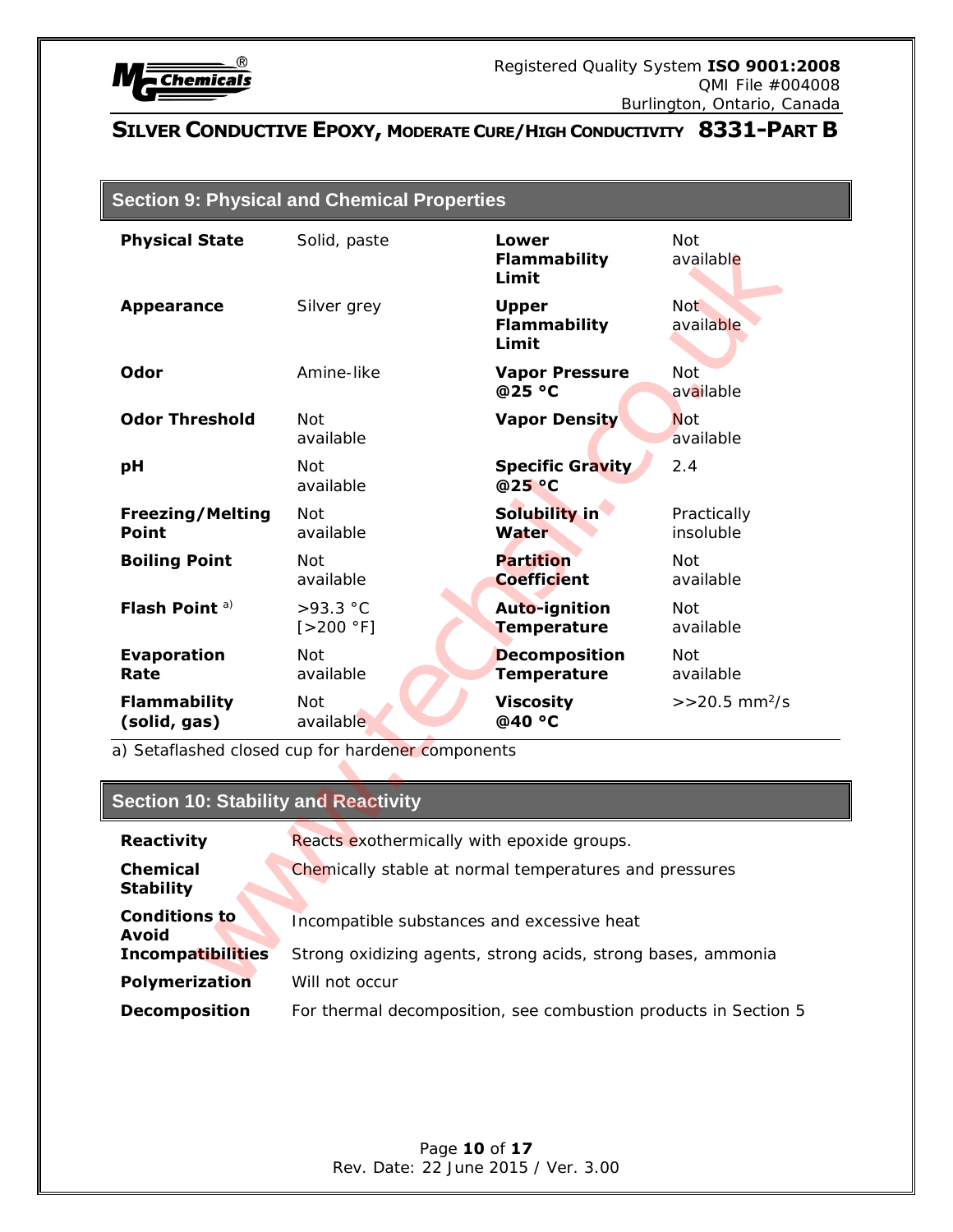

**Section 11: Toxicological Information**

#### **Routes of Exposure**

#### **Symptoms Summary**

| <b>Eyes</b>       | May causes redness, severe eye irritation, pain, or corrosive eye<br>damage. Contains mechanically abrasive particles. |
|-------------------|------------------------------------------------------------------------------------------------------------------------|
| Skin              | May cause redness, serious skin irritation, allergic contact dermatitis,<br>and chemical burns.                        |
| <b>Inhalation</b> | May cause cough and severe respiratory irritation.                                                                     |
| <b>Ingestion</b>  | May cause severe irritations or burns to mouth, throat, and stomach (see<br>inhalation symptoms).                      |
| <b>Chronic</b>    | Prolonged and repeated exposure may lead to skin sensitization and to<br>reproductive toxicity.                        |
|                   | Long term exposure to silver powder or compounds can lead to an                                                        |

# **Lethal Exposure Concentrations**

| <b>Routes of Exposure</b>                                                        |                                                                                                                        |                                                    |                                                                       |                                                                          |
|----------------------------------------------------------------------------------|------------------------------------------------------------------------------------------------------------------------|----------------------------------------------------|-----------------------------------------------------------------------|--------------------------------------------------------------------------|
| Eye contact, Skin contact, Inhalation and Ingestion                              |                                                                                                                        |                                                    |                                                                       |                                                                          |
| <b>Symptoms Summary</b>                                                          |                                                                                                                        |                                                    |                                                                       |                                                                          |
| <b>Eyes</b>                                                                      | May causes redness, severe eye irritation, pain, or corrosive eye<br>damage. Contains mechanically abrasive particles. |                                                    |                                                                       |                                                                          |
| <b>Skin</b>                                                                      | May cause redness, serious skin irritation, allergic contact dermatitis,<br>and chemical burns.                        |                                                    |                                                                       |                                                                          |
| <b>Inhalation</b>                                                                |                                                                                                                        | May cause cough and severe respiratory irritation. |                                                                       |                                                                          |
| <b>Ingestion</b>                                                                 | inhalation symptoms).                                                                                                  |                                                    |                                                                       | May cause severe irritations or burns to mouth, throat, and stomach (see |
| <b>Chronic</b>                                                                   | reproductive toxicity.                                                                                                 |                                                    | Prolonged and repeated exposure may lead to skin sensitization and to |                                                                          |
|                                                                                  |                                                                                                                        | irreversible blue-grey discoloration of the skin.  | Long term exposure to silver powder or compounds can lead to an       |                                                                          |
|                                                                                  |                                                                                                                        |                                                    |                                                                       |                                                                          |
| <b>Lethal Exposure Concentrations</b>                                            |                                                                                                                        |                                                    |                                                                       |                                                                          |
| <b>Chemical Name</b>                                                             |                                                                                                                        | <b>LD50</b><br>oral                                | <b>LD50</b><br>dermal                                                 | <b>LC50</b><br>inhalation                                                |
| silver                                                                           |                                                                                                                        | $>5$ g/kg<br>Guinea Pig                            | >2 000 mg/kg<br>Rabbit                                                | 5.16 mg/L<br>Rat ≥4 h (dust)                                             |
| 4-nonyl phenol, branched                                                         |                                                                                                                        | 1 300 mg/kg<br>Rat                                 | > 3 160 mg/kg                                                         | <b>Not</b><br>established                                                |
| 1-piperazineethanamine                                                           |                                                                                                                        | 2 140 µl/kg<br>Rat                                 | 866 mg/kg<br>Rabbit                                                   | Not<br>established                                                       |
| diethylene triamine, reaction<br>product with diglycidyl ether<br>of Bisphenol A |                                                                                                                        | Not.<br>established                                | Not<br>established                                                    | Not<br>established                                                       |
| diethylene triamine                                                              |                                                                                                                        | 1 080 mg/kg<br>Rat                                 | 1 090 mg/kg<br>Rabbit                                                 | Not<br>established                                                       |

*Note:* Toxicity data from the RTECS database accessed through the Canadian Centre for Occupational Health and Safety (CCOHS)<sup>2</sup> were consulted. The data from supplier (M)SDS were also consulted.

#### *Section continued on the next page*

Page **11** of **17** Rev. Date: 22 June 2015 / Ver. 3.00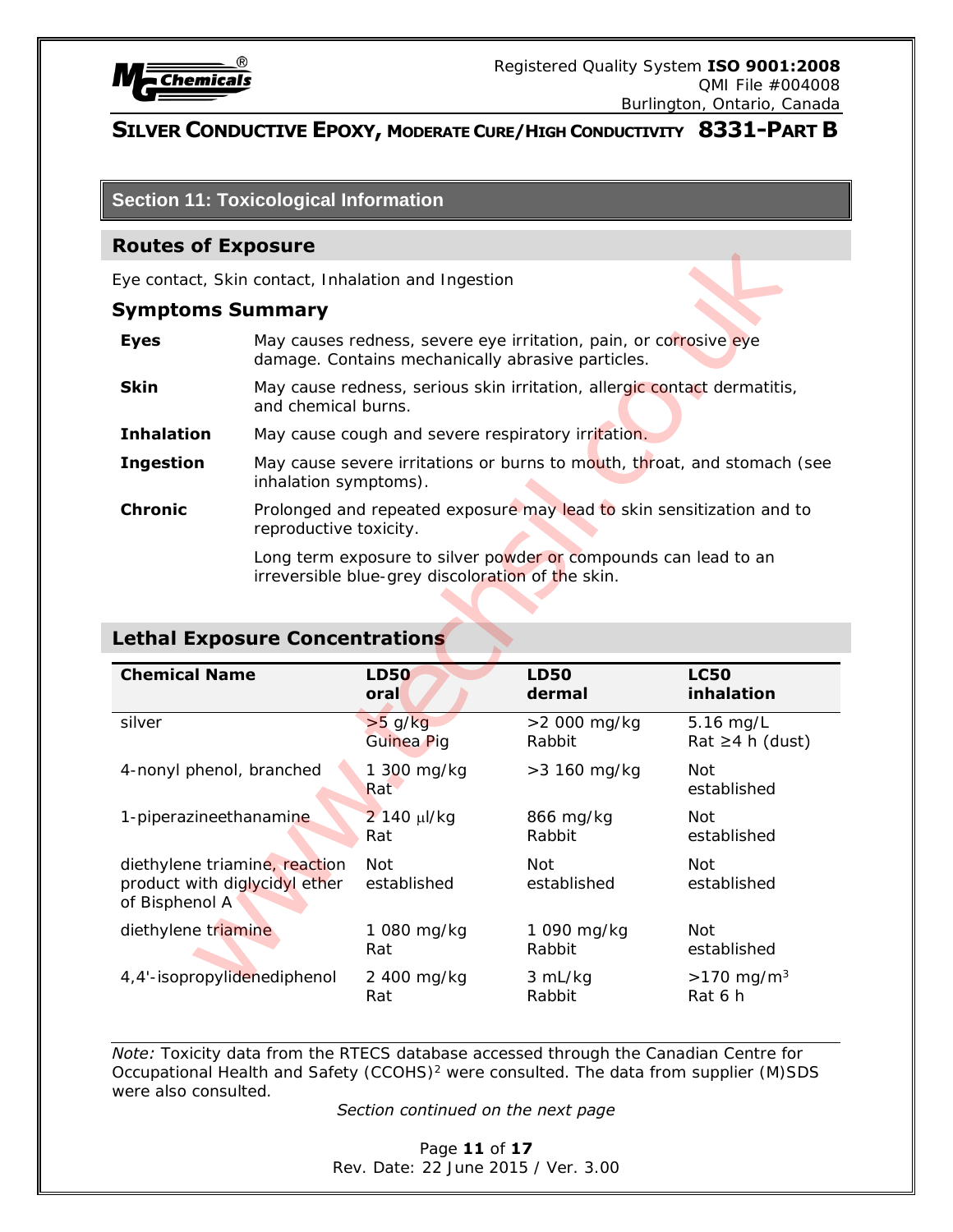

# **Other Toxicological Effects**

| <b>Skin corrosion/irritation</b>                                           | The 4-nonyl phenol, branched; diethylene triamine;<br>and 1-piperazineethanamine cause skin burns.                                                                                                                                                                                                                                                                                      |
|----------------------------------------------------------------------------|-----------------------------------------------------------------------------------------------------------------------------------------------------------------------------------------------------------------------------------------------------------------------------------------------------------------------------------------------------------------------------------------|
| <b>Serious eye</b><br>damage/irritation                                    | The 4-nonyl phenol, branched; diethylene triamine;<br>and 1-piperazineethanamine cause eye damage.                                                                                                                                                                                                                                                                                      |
| <b>Respiratory and skin</b><br>sensitization (allergic reactions)          | The 1-piperazineethanamine and 4,4'-isopropyli-<br>denediphenol may cause skin sensitization.                                                                                                                                                                                                                                                                                           |
| Carcinogenicity<br>(risk of cancer)                                        | None of the ingredients are classified or listed as a<br>carcinogen by IARC, ACGIH, CA Prop 65, or NTP.                                                                                                                                                                                                                                                                                 |
| <b>Mutagenicity</b><br>(risk of heritable genetic effects)                 | Based on available data, the classification criteria are<br>not met.                                                                                                                                                                                                                                                                                                                    |
| <b>Reproductive Toxicity</b><br>(risk to sex functions)                    | Based on available data, the classification criteria are<br>not met.                                                                                                                                                                                                                                                                                                                    |
| <b>Teratogenicity</b><br>(risk of fetus malformation)                      | The 4-nonyl-phenol, branched and 4,4'-isopropyli-<br>denediphenol are suspected of being a reproductive<br>toxicants.                                                                                                                                                                                                                                                                   |
| <b>STOT-single exposure</b><br><b>STOT-repeated exposure</b>               | Based on available data, the classification criteria are<br>not met.<br>No known classifiable effects. See hazards not<br>otherwise specified Argyria warning in Section 2.                                                                                                                                                                                                             |
| <b>Aspiration hazard</b>                                                   | Based on available data, the classification criteria are<br>not met. The Mixture does not contain components<br>classified as aspiration hazards and the kinematic<br>viscosity of the mixture is $>$ 20.5 mm <sup>2</sup> /s at 40 °C.                                                                                                                                                 |
| <b>Section 12: Ecological Information</b>                                  |                                                                                                                                                                                                                                                                                                                                                                                         |
| (http://echa.europa.eu), and other reliable sources.                       | Ecological classifications are based on the IMDG/GHS criteria in conjunction with<br>ecotoxicological data from our suppliers, the European Chemical Agency database                                                                                                                                                                                                                    |
| to chronic aqueous toxicity of category $1 (M = 10$ for silver) of the EU. | Contains silver particles of less than a 1 mm but more than 100 nm (larger than<br>nanoparticles), which release ionic silver levels that is very toxic to the environment. While<br>massive silver is insoluble in water, its powders is considered sufficiently soluble to give rise<br>to an ecological hazard by EU48 regulators. The classification that follows takes into accoun |
|                                                                            | The 4-nonyl phenol, branched, ingredient has a chronic aqueous toxicity of category 1<br>according to the minimal LC50 96 h of 0.135 mg/L Lepomis macrochiru.                                                                                                                                                                                                                           |

#### **Section 12: Ecological Information**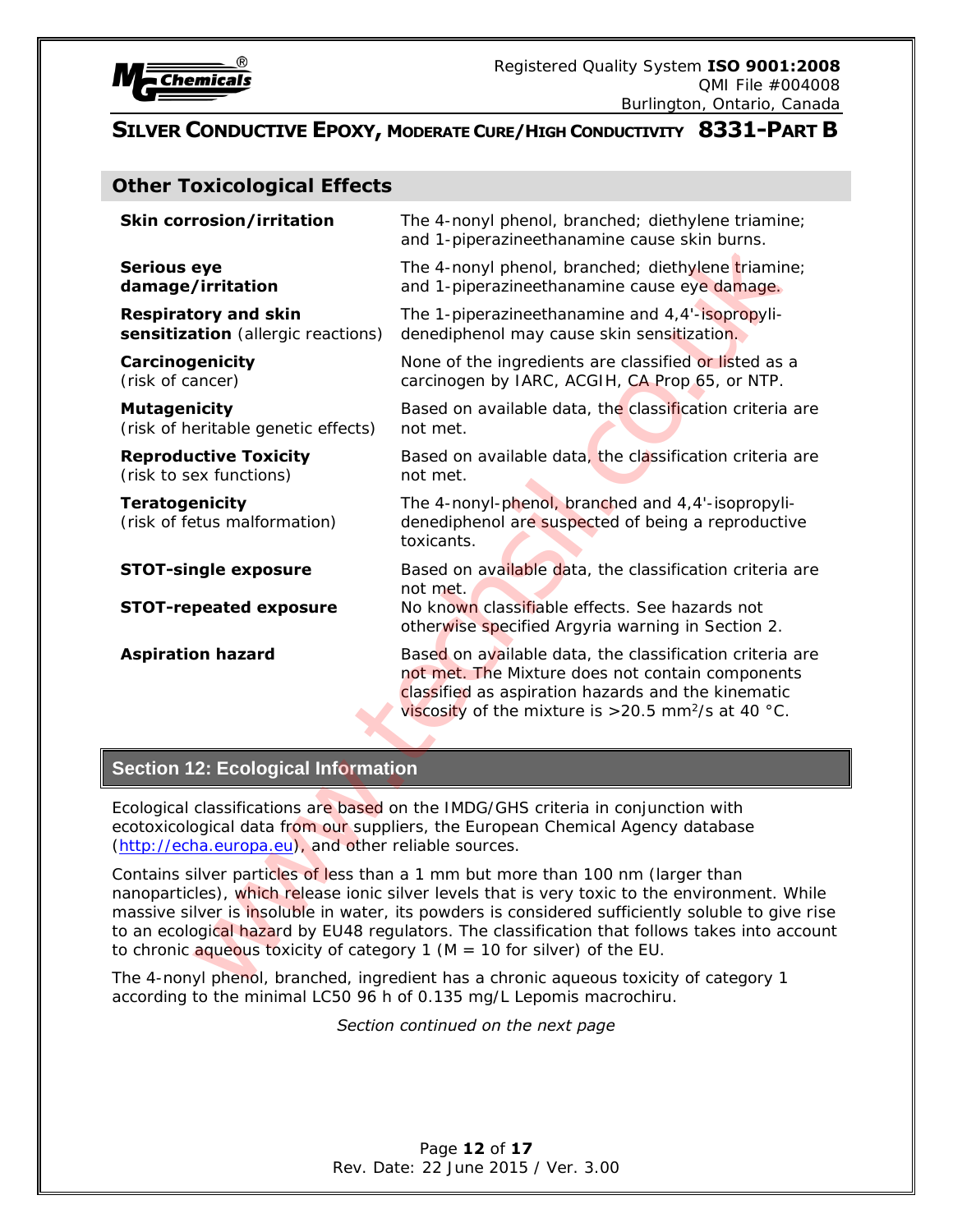

The 4,4'-isopropylidenediphenol ingredient is a Cat 2 aqueous pollutant according to the minimal 96 h LC50 of 4.6 mg/L for Pimephales promelas (fathead minnow); EC50 48 h of 10.2 mg/L Daphnia Magna (water flea); and EC50 96 h of 2.73 for Pseudokirchneriella subcapitata (green algae).

The 1-piperazineethanamine (CAS# 140-31-8) is a Cat 4 aqueous pollutant according to the minimal 96 h LC50 of 2190 mg/L for Pimephales promelas (fathead minnow); EC50 48 h of 58 mg/L Daphnia Magna (water flea); EC50 72 h of 465 mg/L for Selenastrum capricornutum. a (green algae)<br>
a (grazineethanamine (CAS# 140-31-8) is a Cat 4 agueous pollutant according<br>
Sh LCSo of 2190 mg/L (or Pimephales promelas (fathead minnow): ECSO 42<br>
apphala Magna (water flea): ECSO 72 h of 465 mg/L for Se

Diethylene triamine (CAS# 90-72-2) is not classified as an aqueous pollutant according to available data.

# **Acute Ecotoxicity**

Category 1 Very toxic to aquatic life

# **Chronic Ecotoxicity**

Category 1

Very toxic to aquatic life with long lasting effect

Avoid release to the environment. Collect spillage.

#### **Persistence and Biodegradability**

Not available

#### **Bioaccumulative Potential**

Not available

#### **Mobility in Soil**

Not available

# **Other Effects**

Not available

#### **Section 13: Disposal Considerations**

Dispose of contents in accordance with all local, regional, national, and international regulations.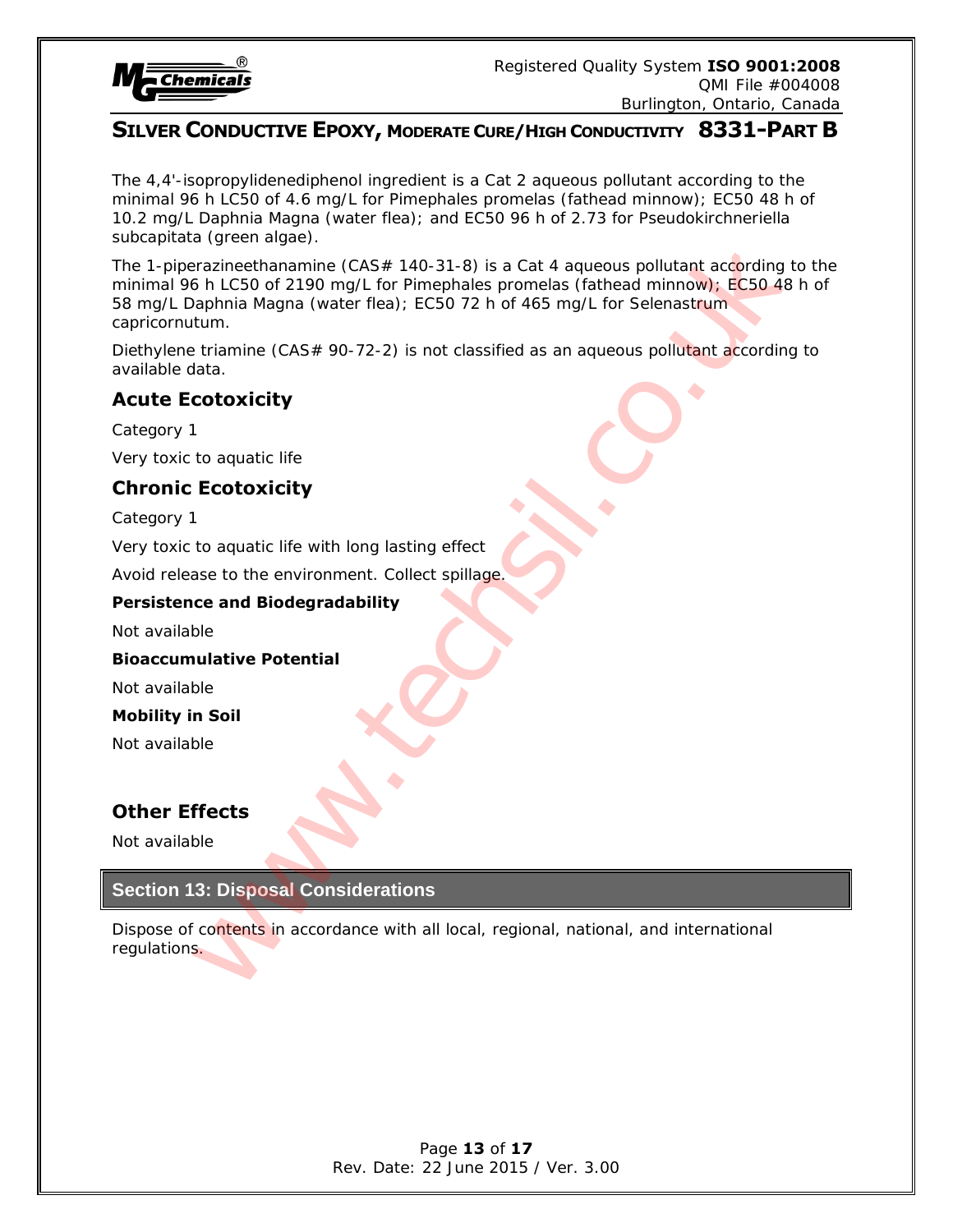

#### **Section 14: Transport Information**

#### **Ground**



#### **Air**

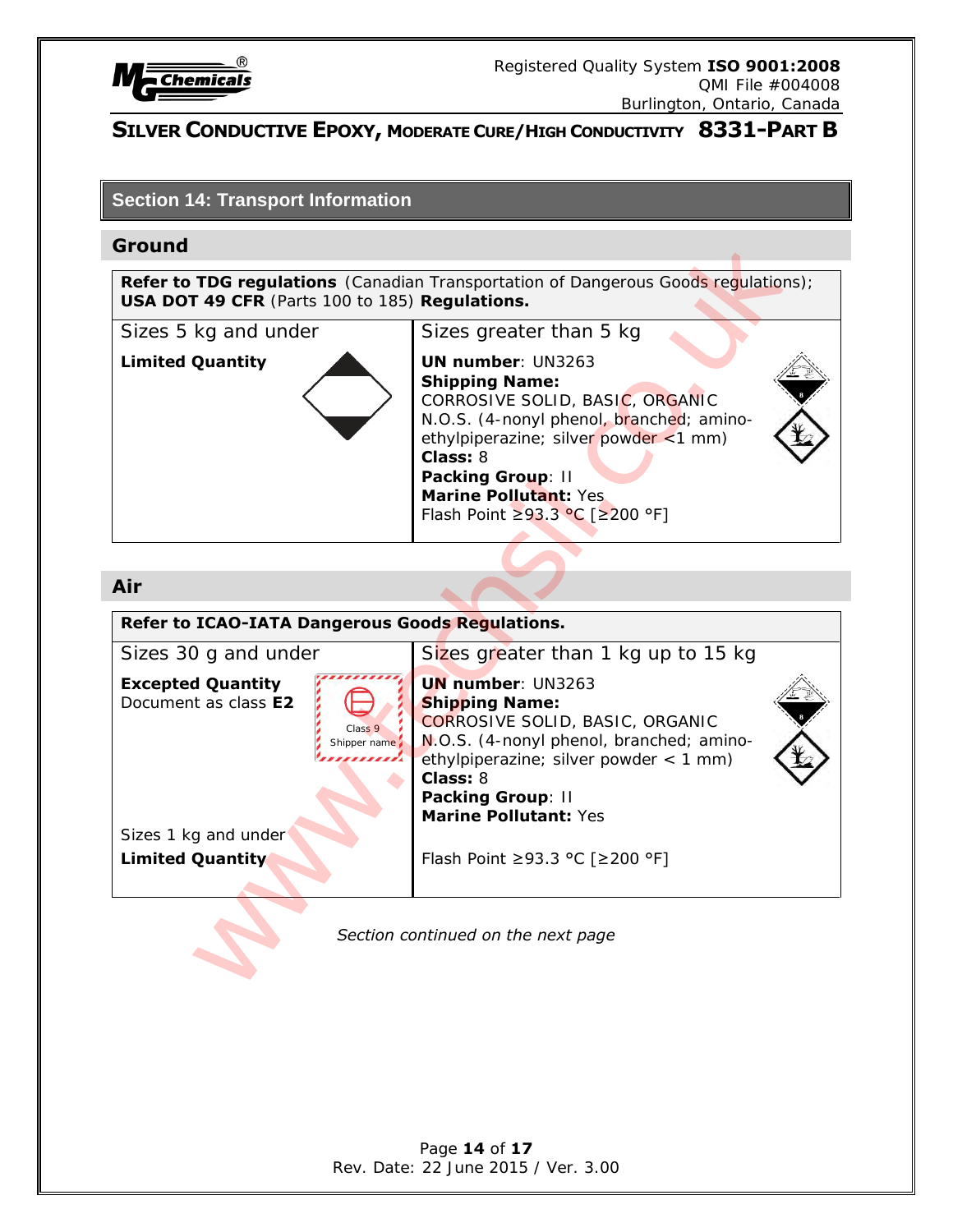

#### **Sea**

#### **Refer to IMDG regulations.**

| Sizes 30 g and under                                                                                                                                                                                                                 | Sizes greater than 1 kg                                                                                                                                                                                                                                                                                                 |
|--------------------------------------------------------------------------------------------------------------------------------------------------------------------------------------------------------------------------------------|-------------------------------------------------------------------------------------------------------------------------------------------------------------------------------------------------------------------------------------------------------------------------------------------------------------------------|
| <b>Excepted Quantity</b><br>Document as class<br>E <sub>2</sub><br>Sizes 1 kg and<br>under<br><b>Limited Quantity</b>                                                                                                                | <b>UN number: UN3263</b><br><b>Shipping Name:</b><br>CORROSIVE SOLID, BASIC, ORGANIC<br>Class <sub>9</sub><br>N.O.S. (4-nonyl phenol, branched; amino-<br>Shipper name<br>ethylpiperazine; silver powder < $1 \text{ mm}$ )<br>Class: 8<br>Packing Group: II<br>Marine Pollutant: Yes<br>Flash Point ≥93.3 °C [≥200 °F] |
|                                                                                                                                                                                                                                      |                                                                                                                                                                                                                                                                                                                         |
| Note: Shipper must be appropriately trained and certified before involvement with                                                                                                                                                    |                                                                                                                                                                                                                                                                                                                         |
| the transport of dangerous goods.                                                                                                                                                                                                    |                                                                                                                                                                                                                                                                                                                         |
| <b>Section 15: Regulatory Information</b>                                                                                                                                                                                            |                                                                                                                                                                                                                                                                                                                         |
| <b>Canada</b>                                                                                                                                                                                                                        |                                                                                                                                                                                                                                                                                                                         |
| <b>WHMIS 1988 Classification</b>                                                                                                                                                                                                     |                                                                                                                                                                                                                                                                                                                         |
|                                                                                                                                                                                                                                      |                                                                                                                                                                                                                                                                                                                         |
|                                                                                                                                                                                                                                      |                                                                                                                                                                                                                                                                                                                         |
|                                                                                                                                                                                                                                      |                                                                                                                                                                                                                                                                                                                         |
| E - Corrosive Material;                                                                                                                                                                                                              |                                                                                                                                                                                                                                                                                                                         |
| D2A - Very Toxic Material (Reproductive Toxicity);<br>D2B - Toxic Material (Skin Sensitization in Humans)                                                                                                                            |                                                                                                                                                                                                                                                                                                                         |
|                                                                                                                                                                                                                                      | Domestic Substance List (DSL)/Non-Domestic Substance Lists (NDSL)                                                                                                                                                                                                                                                       |
|                                                                                                                                                                                                                                      | All hazardous ingredients are listed on the DSL/NDSL.                                                                                                                                                                                                                                                                   |
| <b>Industry and Science Canada</b>                                                                                                                                                                                                   |                                                                                                                                                                                                                                                                                                                         |
| MG Labels products intended for the workplace to conform to WHMIS labeling<br>regulations. Product identification, net quantity declaration, minimum printing type<br>size heights, and packaging of this product are in compliance. |                                                                                                                                                                                                                                                                                                                         |

#### **Section 15: Regulatory Information**

#### **Canada**

#### **WHMIS 1988 Classification**



#### **Domestic Substance List (DSL)/Non-Domestic Substance Lists (NDSL)**

#### **Industry and Science Canada**

#### **Health Canada**

Products produced by MG Chemicals intended for retail display conform to the Canadian Consumer Labeling Regulations.

#### *Section continued on the next page*

Page **15** of **17** Rev. Date: 22 June 2015 / Ver. 3.00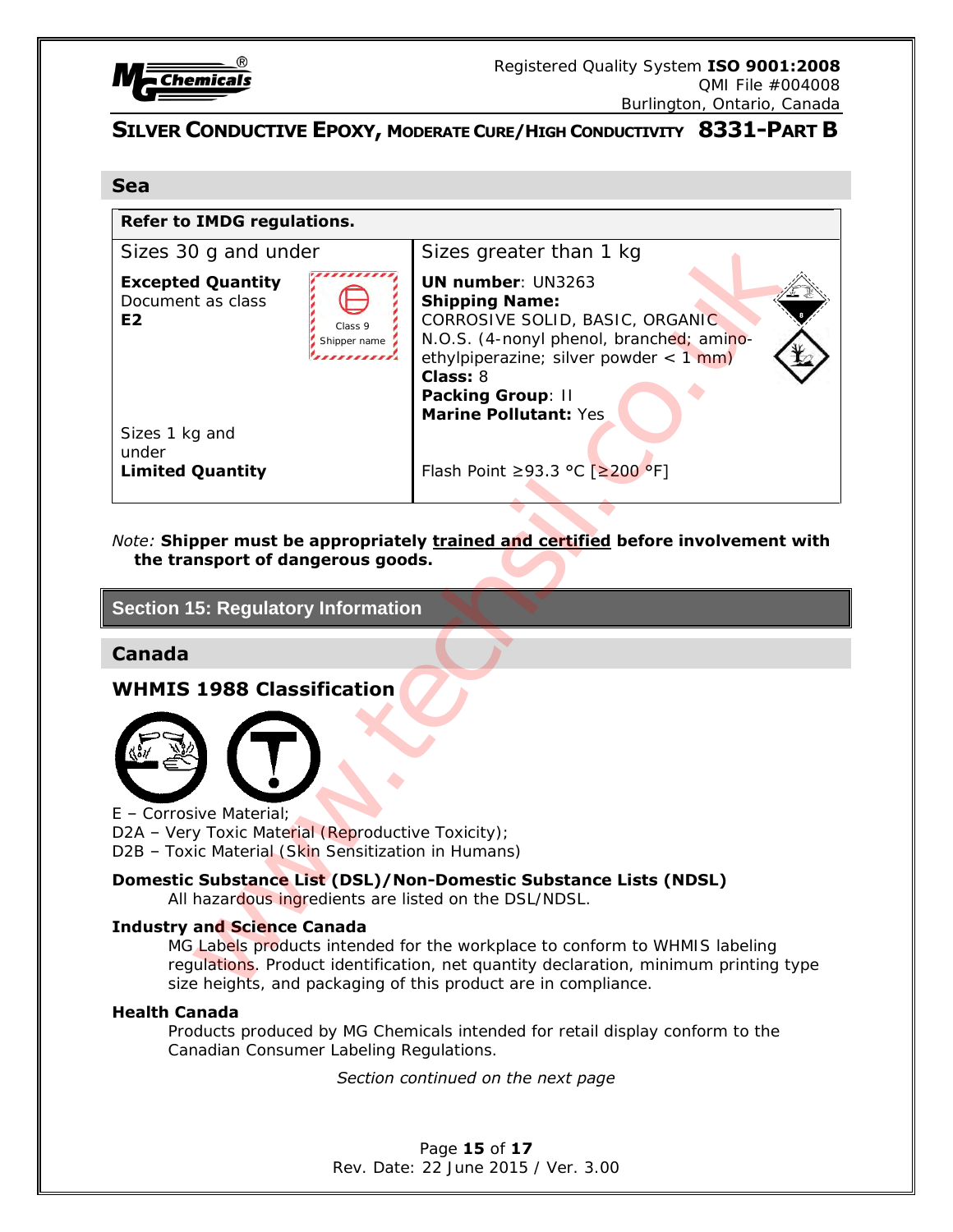

#### **USA**

**CAA** (Clean Air Act, USA)

This product does not contain any class 1 ozone depleting substances.

This product does not contain any class 2 ozone depleting substances.

This product does not contain substances that are listed as hazardous air pollutants.

**EPCRA** (Emergency Planning and Right to Know Act, USA, 40 CFR 372.45

This product contains silver (CAS# 7440-22-4; reportable quantity = 1000 lb), which is subject to the reporting requirements of section 313 Title III of the SARA of 1986 and 40 CFR part 372. This product does not contain any class 1 orane depleting substances.<br>
This product does not contain substances that are tepleting substances.<br>
In the product does not contains substances that are teleformations and<br> **EPC** 

This product contains 4,4'-isopropylidenediphenol (CAS $#$  80-05-7), which is subject to the reporting requirements of section 313 of the SARA Title III.

**TSCA** (Toxic Substances Control Act of 1976, USA)

All substances are TSCA listed.

**California Proposition 65** (Chemicals known to cause cancer or reproductive toxicity, Sept 2, 2011 revision, USA).

This product does not contain any listed substances in California.

#### **Europe**

**RoHS** (Restriction of Hazardous Substances Directive)

This product does not contain any lead, cadmium, mercury, hexavalent chromium, PBB's, or PBDE's, and complies with European RoHS regulations.

**WEEE** (Waste Electrical and Electronic Equipment Directive)

This product is not a piece of electrical or electronics equipment, and is therefore not governed by this regulation.

#### **Section 16: Other Information**

**SDS Prepared by Michel Hachey** 

**Date of Revision** 22 June 2015

**Supersedes 14 January 2013** 

**Reason for Changes:** Reevaluation based on new toxicological data and reformatting to

*Section continued on the next page* 

Page **16** of **17** Rev. Date: 22 June 2015 / Ver. 3.00